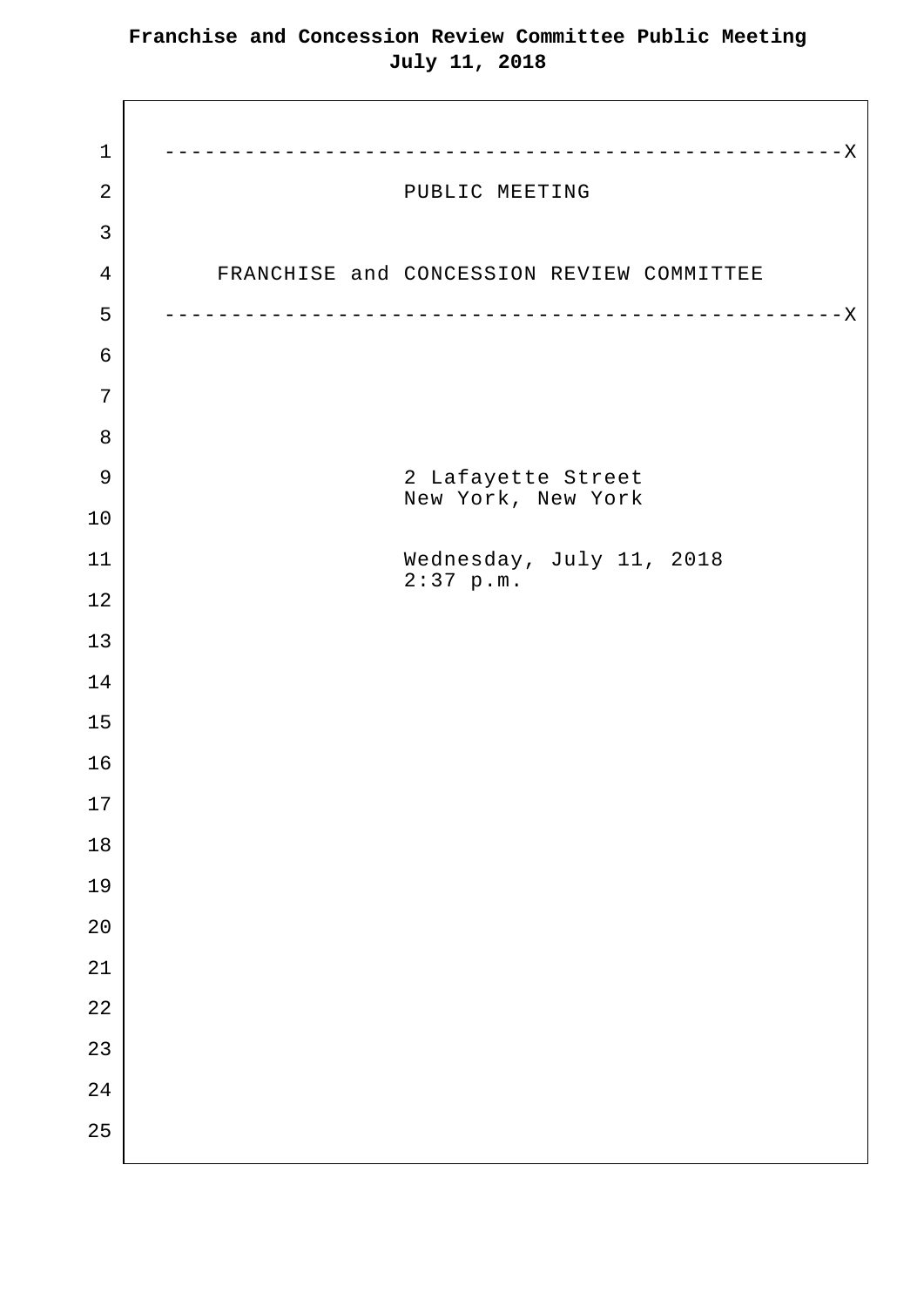```
1 A P P E A R E A N C E S :
2 
3 Mayor: Peter Hatch
4 
5 Office of the Mayor: Benjamin Furnas
6 
7 Corporation Counsel: Sharon Cantor
8 
9 Office of Management and Budget: Yvonne Quintian
10 
11 Comptrollers: Jennifer Conovitz, Michael D'Ambrosio
12 
13 | Bronx Borough President: Mirtha Camille Sabio
14 
15 Brooklyn Borough President: Tonya Cantlo-Cockfield
16 
17 Manhattan Borough President: James Caras
18 
19 Queens Borough President: Allan Swisher
20 
21 Staten Island Borough President: Lashay Young
22 
23 Clerk: Stephanie Ruiz
2.425
```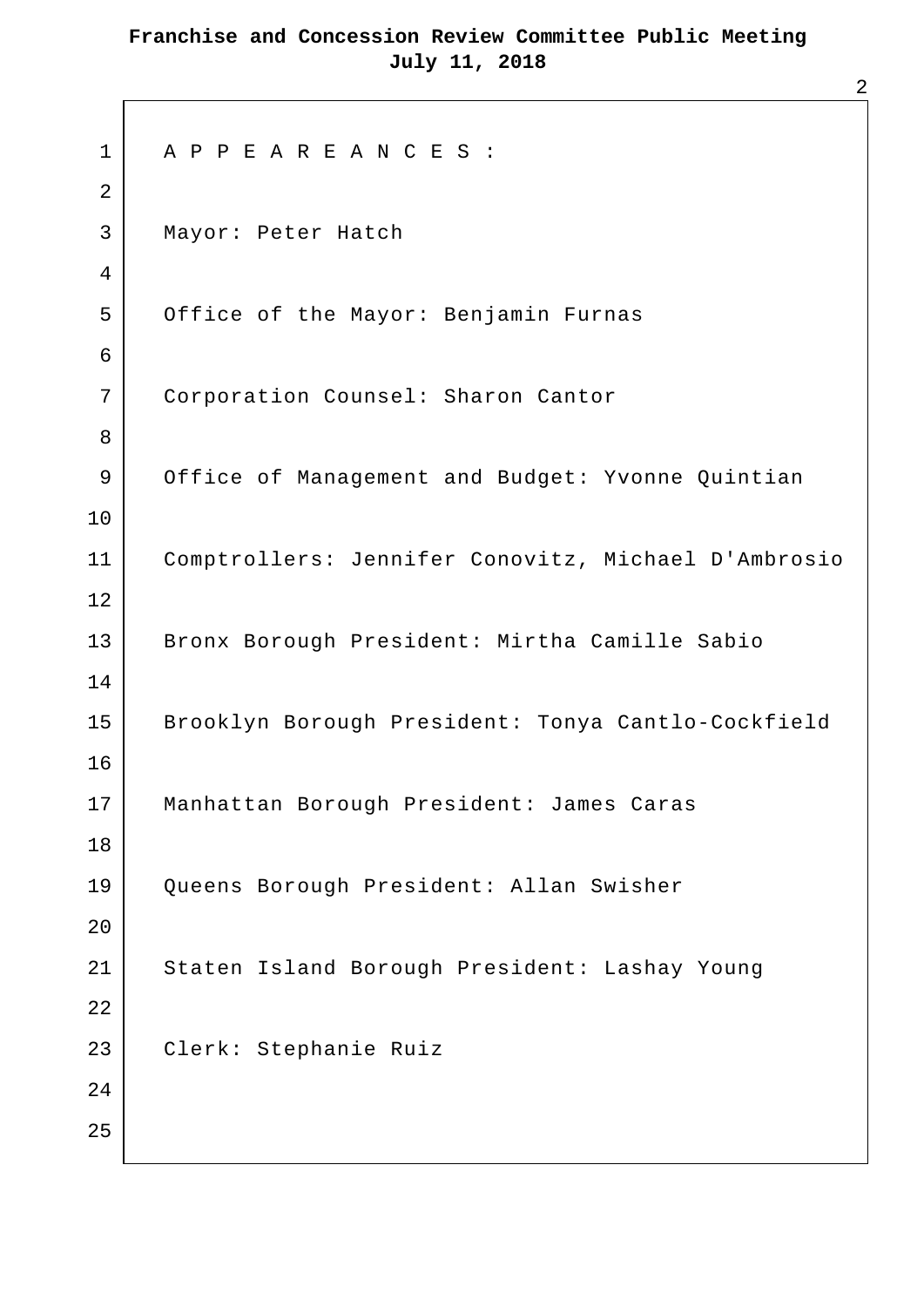1 MR. HATCH: Good afternoon, everyone. 2 And thank you for being here. The Franchise 3 and Concession Review Committee Public 4 Meeting will now come to order. 5 Will the Clerk please call the roll? 6 | THE CLERK: Mayor? 7 | MR. HATCH: Yes. 8 | THE CLERK: Office of the Mayor? 9 MR. FURNAS: Here. 10 THE CLERK: Comptroller? 11 MS. CONOVITZ: Here. 12 | THE CLERK: Corporation Counsel? 13 MS. CANTOR: Here. 14 | THE CLERK: Office of Management and 15 Budget? 16 | MS. QUINTIAN: Here. 17 | THE CLERK: President, Borough of the 18 Bronx? 19 | MS. SABIO: Here. 20 | THE CLERK: President, Borough of 21 Brooklyn? 22 | MS. CANTLO-COCKFIELD: Here. 23 | THE CLERK: President, Borough of 24 Manhattan? 25 MR. CARAS: Here.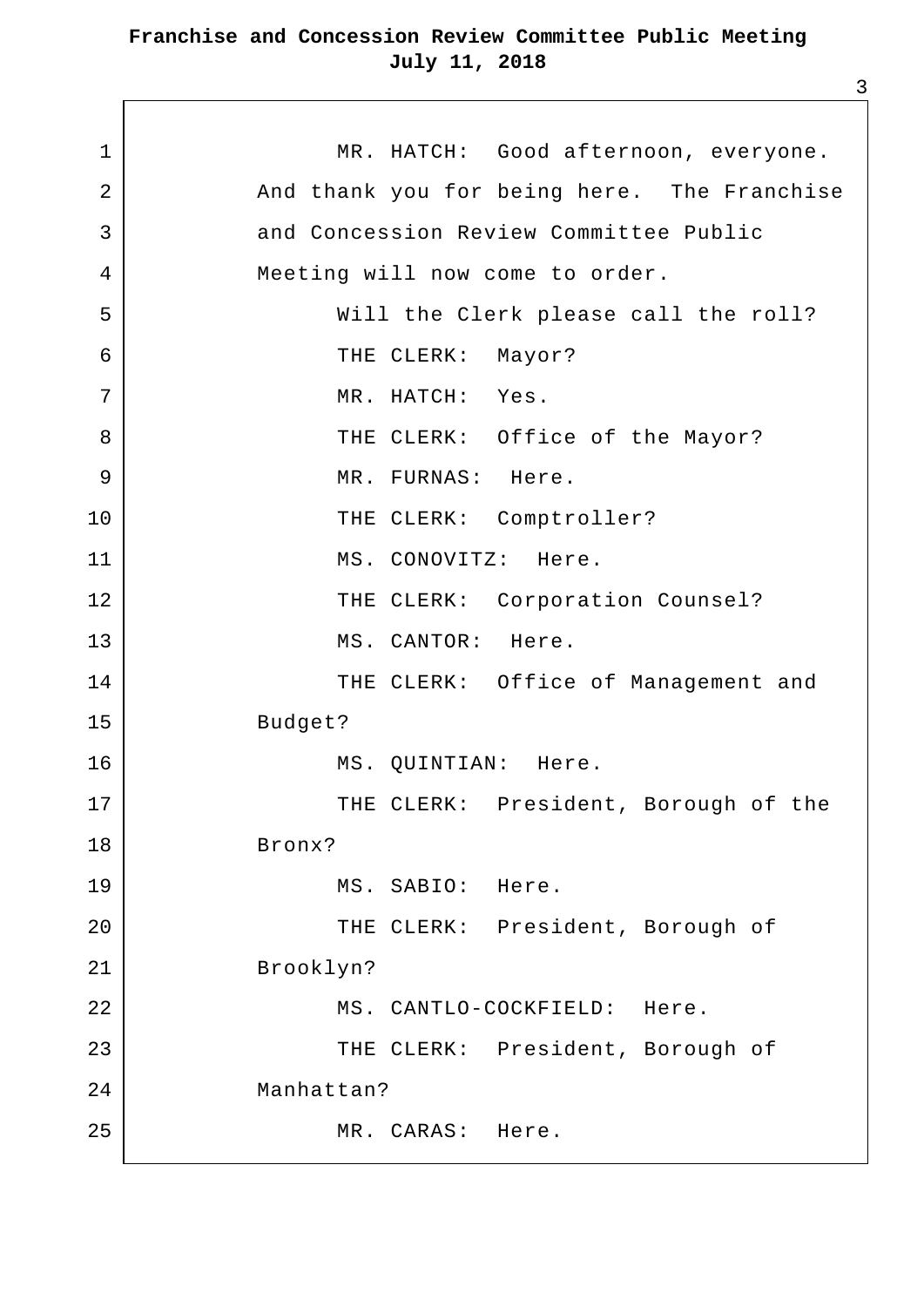1 | THE CLERK: President, Borough of 2 Queens? 3 MR. SWISHER: Here. 4 | THE CLERK: President, Borough of 5 Staten Island? 6 MS. YOUNG: Here. 7 MR. HATCH: Will the Clerk please call 8 bthe first calendar item? 9 | THE CLERK: New York City Department of 10 | Parks and Recreation, Calendar Item Number 1: 11 In the matter of the intent to seek Franchise 12 and Concession Review Committee approval to 13 utilize a different procedure, pursuant to 14 Section 1-16 of the Concession Rules of the 15 | City of New York, to negotiate an amendment 16 to the existing license agreement between 17 Parks and Prospect Park Alliance, Inc. for 18 the operation, maintenance and management of 19 a year-round tennis facility at the Parade 20 Ground, Prospect Park, Brooklyn. A proposed 21 | resolution was submitted relative thereto, 22 and the resolution is calendared for 23 adoption. 24 MR. HATCH: Does any member wish to 25 make a statement on this matter?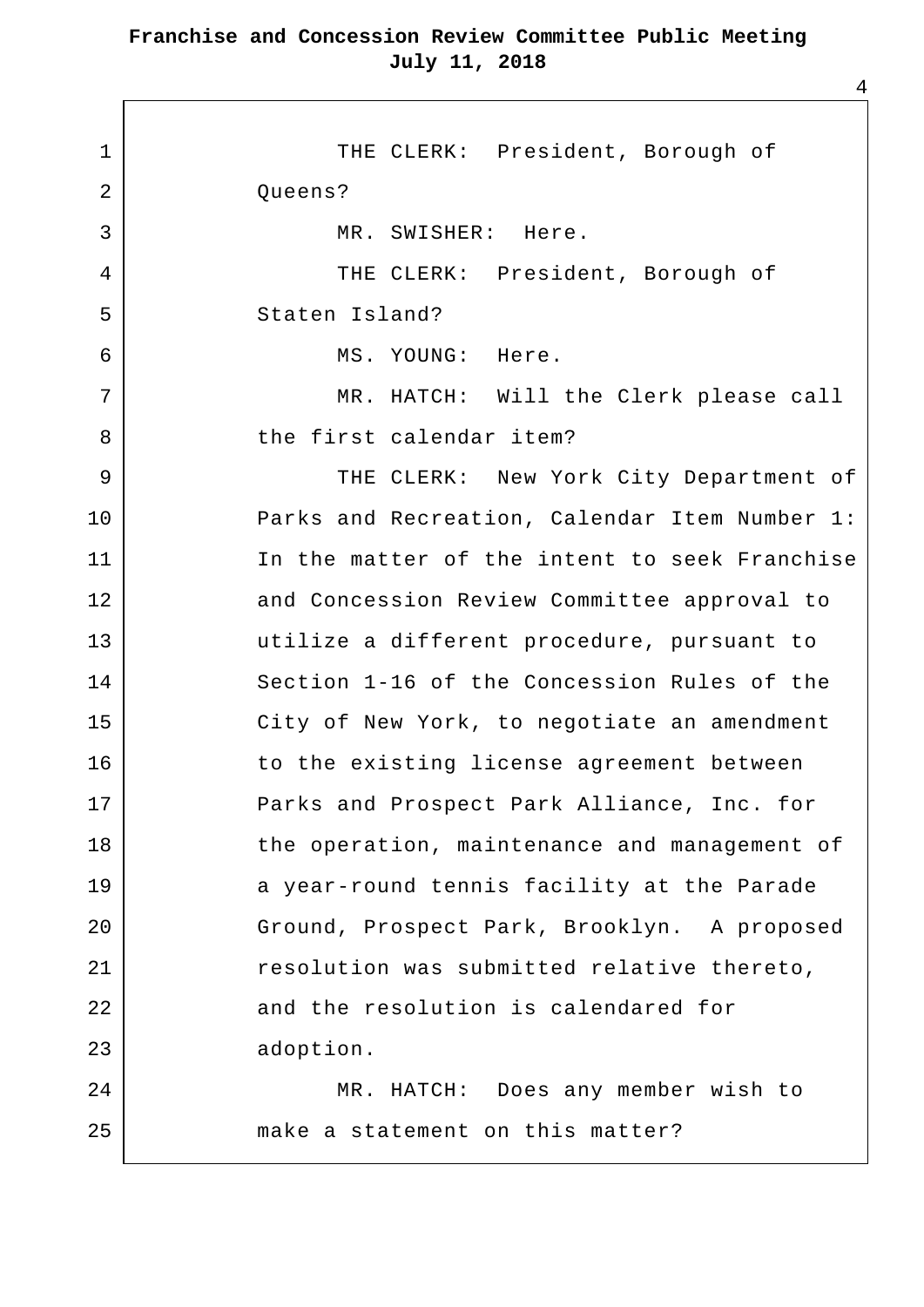1 (No response.) 2 | The second of the set of the set of the set of the set of the set of the set of the set of the set of the s 3 motion to move the item? 4 MS. CANTOR: So moved. 5 MR. HATCH: Will another member please 6 second the motion? 7 | MR. FURNAS: Second. 8 | MR. HATCH: Will the Clerk please take 9 bhe vote? 10 THE CLERK: Mayor? 11 MR. HATCH: Yes. 12 | THE CLERK: Office of the Mayor? 13 MR. FURNAS: Yes. 14 THE CLERK: Comptroller? 15 MS. CONOVITZ: Yes. 16 | THE CLERK: Corporation Counsel? 17 | MS. CANTOR: Yes. 18 THE CLERK: Office of Management and 19 Budget? 20 MS. OUINTIAN: Yes. 21 | THE CLERK: And on behalf of the 22 Borough Presidents, President, Borough of 23 Brooklyn? 24 MS. CANTLO-COCKFIELD: Yes. 25 | THE CLERK: Calendar Item 1, Resolution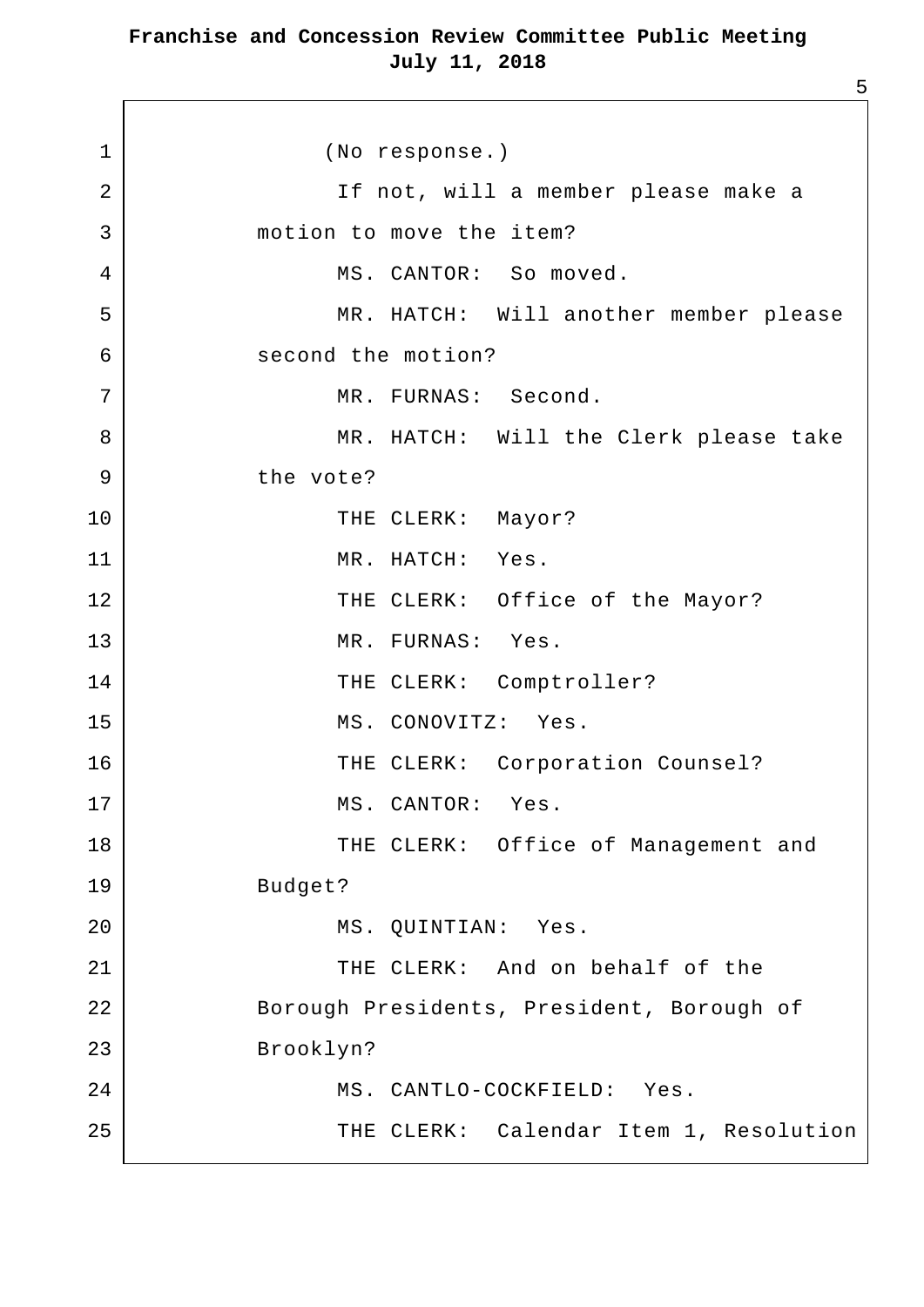1 | is adopted.

2 | MR. HATCH: Will the Clerk please call 3 b the second calendar item?

4 | THE CLERK: New York City Department of 5 Transportation, Calendar Item Number 2: In 6 the matter of the intent to seek Franchise 7 and Concession Review Committee approval to 8 utilize a different procedure, pursuant to 9 Section 1-16 of the Concession Rules of the 10 | City of New York, to negotiate a Sole Source 11 | License Agreement with the Fashion Center 12 District Management Association, Inc., doing 13 business as the Garment District Alliance, to 14 provide for the operation, management and 15 maintenance of a pedestrian plaza located at 16 Broadway between West 36th Street and West 17 41st Street in Manhattan, including through 18 DOT-approved events, sponsorships, and 19 | Subconcessions, including but not limited to 20 providing for the sale of any of the 21 following: Prepared food, flowers, locally 22 | grown produce or locally manufactured 23 products, merchandise (such as souvenirs or 24 T-shirts) that promotes the neighborhood or 25 GDA, and other similar merchandise within the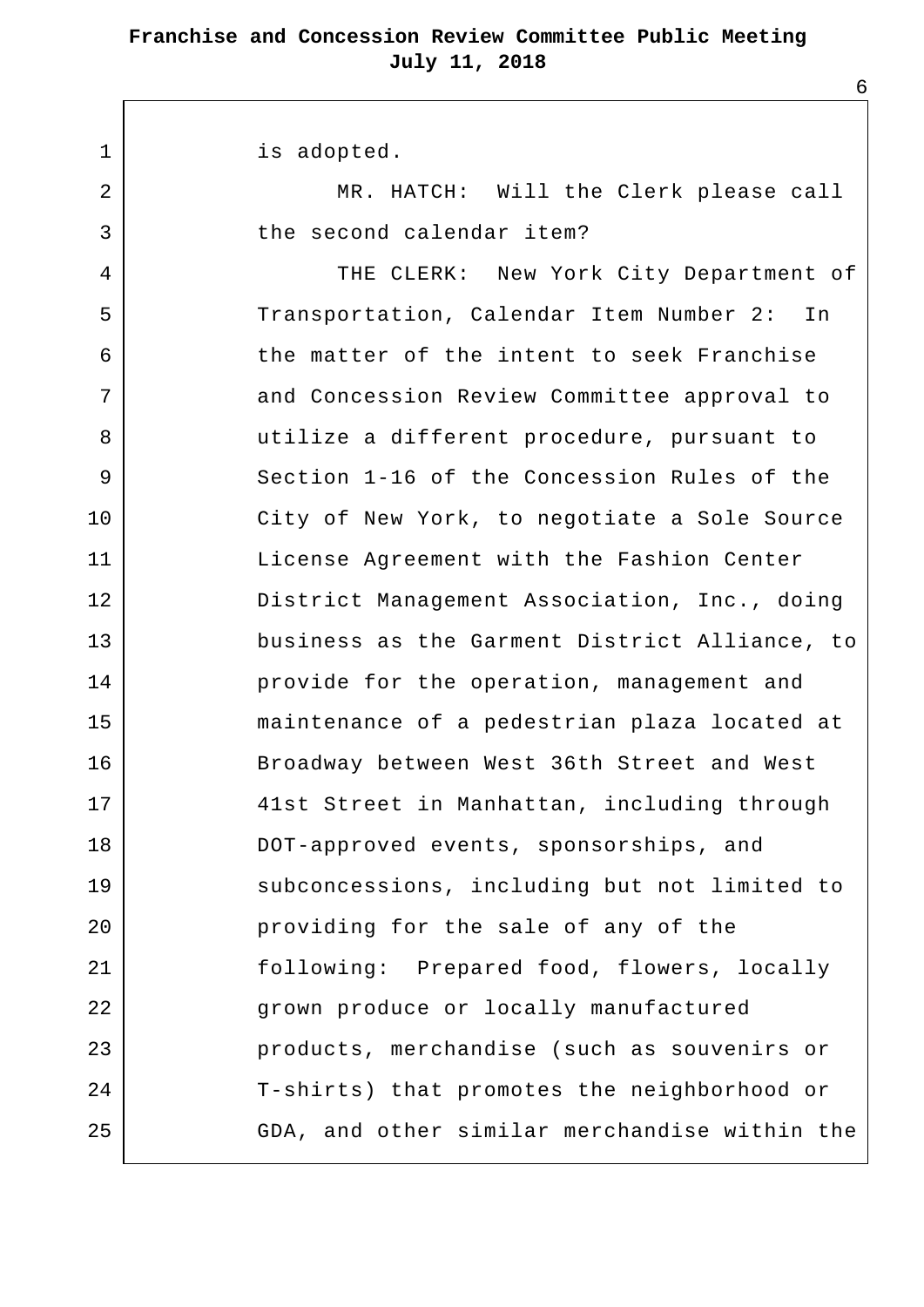1 | Licensed Plaza. A proposed resolution was 2 submitted relative thereto, and the 3 resolution is calendered for adoption. 4 | MR. HATCH: Any statements or questions 5 on this matter? 6 (No response) 7 | Then will a member please make a motion 8 bo move the item? 9 | MS. CANTOR: So moved. 10 MR. HATCH: Will another member please 11 second the motion? 12 MR. FURNAS: Second. 13 | MR. HATCH: Will the Clerk please take 14 the vote? 15 THE CLERK: Mayor? 16 MR. HATCH: Yes. 17 | THE CLERK: Office of the Mayor? 18 | MR. FURNAS: Yes. 19 THE CLERK: Comptroller? 20 MR. D'AMBROSIO: Yes. 21 | THE CLERK: Corporation Counsel? 22 MS. CANTOR: Yes. 23 | THE CLERK: Office of Management and 24 Budget? 25 MS. OUINTIAN: Yes.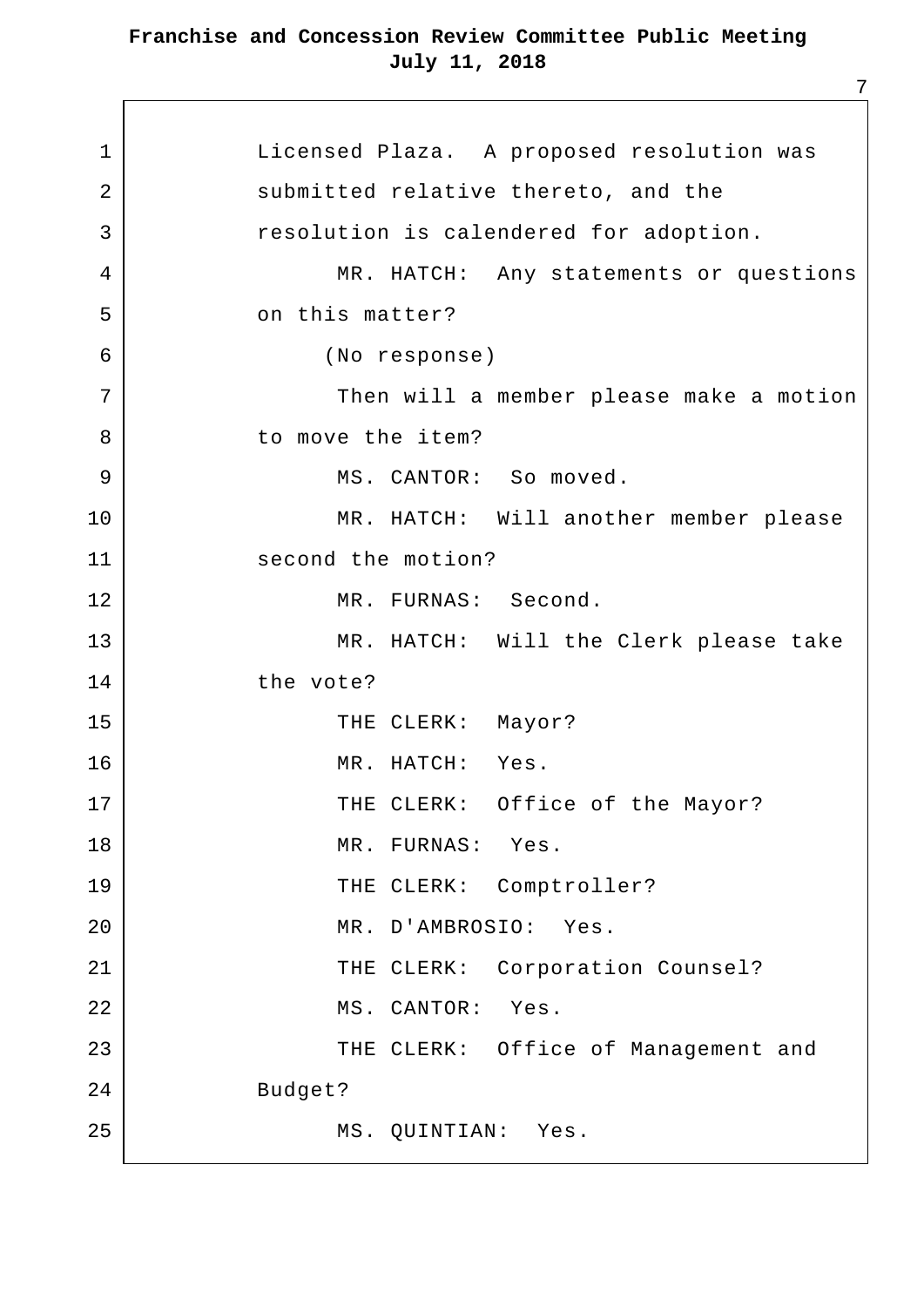1 THE CLERK: And on behalf of the 2 Borough Presidents, President, Borough of 3 Manhattan? 4 MR. CARAS: Yes. 5 THE CLERK: Calendar Item Number 2, 6 Resolution is adopted. 7 | MR. HATCH: Will the Clerk please call 8 b the third calendar item? 9 | THE CLERK: New York City Department of 10 Transportation, Calendar Item Number 3: In 11 the matter of the intent to seek Franchise 12 and Concession Review Committee approval to 13 utilize a different procedure, pursuant to 14 Section 1-16 of the Concession Rules of the 15 | City of New York, to negotiate a Sole Source 16 License Agreement with the Flatiron/23rd 17 Street Partnership Business Improvement 18 District, to provide for the operation, 19 management and maintenance of a pedestrian 20 plaza located at 5th Avenue and Broadway 21 between 21st Street and 26th Street in 22 Manhattan, including through DOT-approved 23 events, sponsorships, and subconcessions, 24 including but not limited to providing for 25 the sale of any of the following: Prepared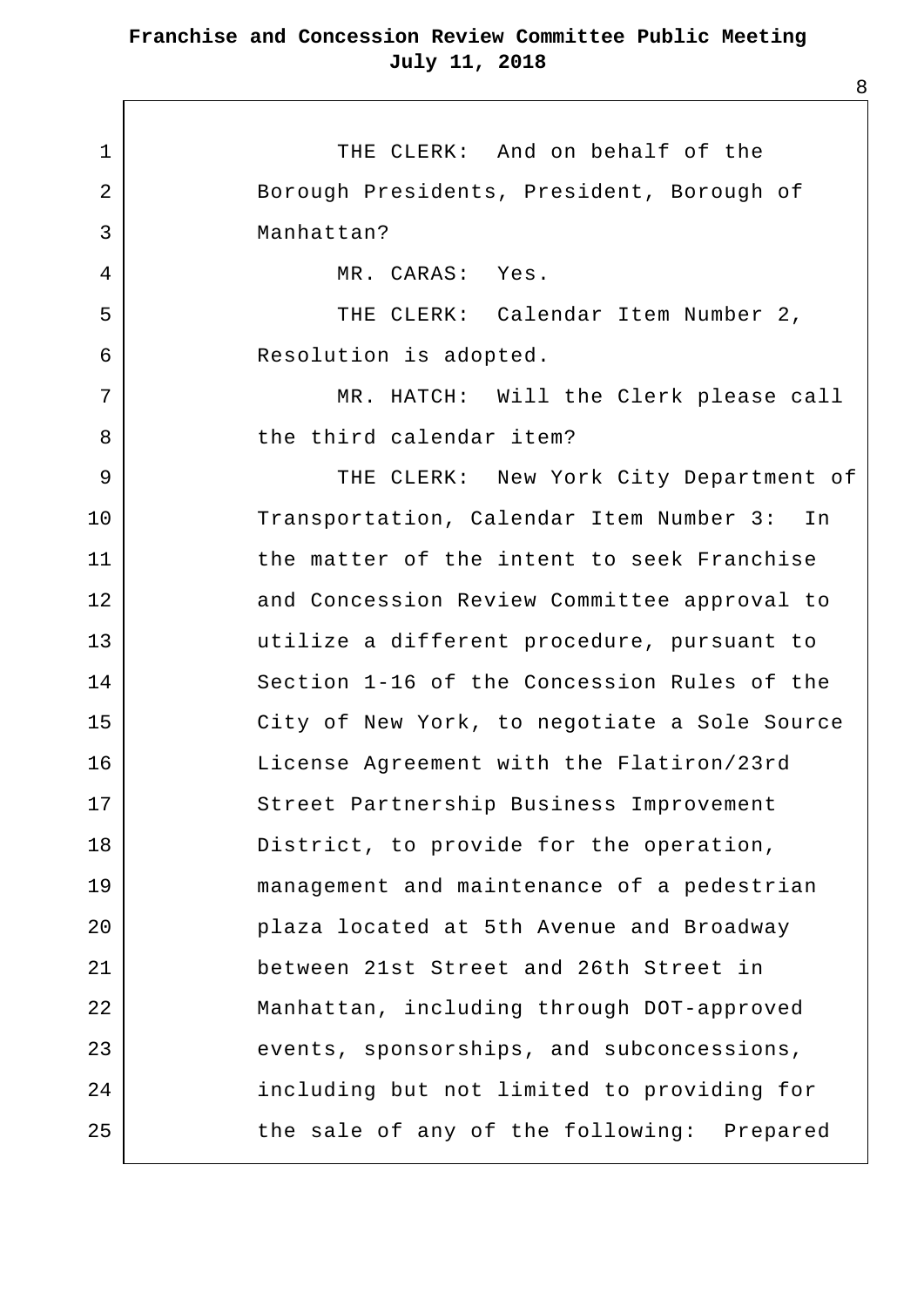| $\mathbf 1$ | food, flowers locally grown produce or        |
|-------------|-----------------------------------------------|
| 2           | locally manufactured products, merchandise    |
| 3           | (such as souvenirs or T-shirts) that promotes |
| 4           | the neighborhood or Flatiron BID, and other   |
| 5           | simular merchandise within the Licensed       |
| 6           | Plaza. A proposed resolution was submitted    |
| 7           | relative thereto, and the resolution is       |
| 8           | calendared for adoption.                      |
| 9           | MR. HATCH: Any statements or questions        |
| 10          | on this item?                                 |
| 11          | (No response)                                 |
| 12          | If not, will a member please make a           |
| 13          | motion to move the item?                      |
| 14          | MS. CANTOR: So moved.                         |
| 15          | MR. HATCH: Will another member please         |
| 16          | second the motion?                            |
| 17          | MR. FURNAS: Second.                           |
| 18          | MR. HATCH: Will the clerk please take         |
| 19          | the vote?                                     |
| 20          | THE CLERK:<br>Mayor?                          |
| 21          | MR. HATCH: Yes.                               |
| 22          | THE CLERK: Office of the Mayor?               |
| 23          | MR. FURNAS: Yes.                              |
| 24          | THE CLERK: Comptroller?                       |
| 25          | MS. CONOVITZ:<br>Yes.                         |
|             |                                               |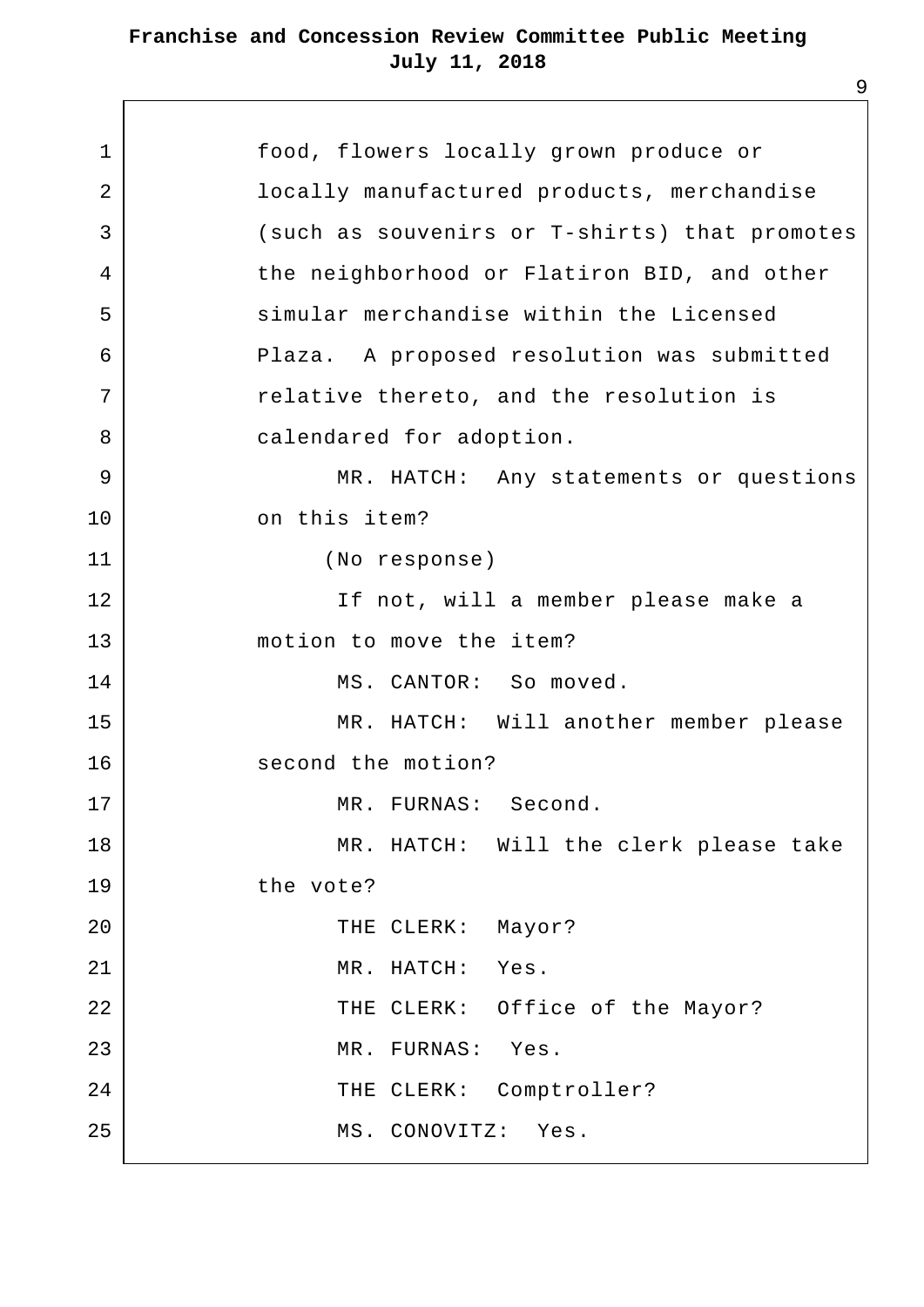1 | THE CLERK: Corporation Counsel? 2 MS. CANTOR: Yes. 3 | THE CLERK: Office of Management and 4 Budget? 5 MS. OUINTIAN: Yes. 6 THE CLERK: And on behalf of the 7 Borough Presidents, President, Borough of 8 Manhattan? 9 MR. CARAS: Yes. 10 THE CLERK: Calendar Item Number 3, 11 Resolution is adopted. 12 MR. HATCH: Will the Clerk please call 13 the fourth calendar item? 14 | THE CLERK: New York City Department of 15 Parks and Recreation, Calendar Item Number 4: 16 In the matter of the intent to seek Franchise 17 and Concession Review Committee approval to 18 utilize a different procedure pursuant to 19 Section 1-16 of the Concession Rules of the 20 City of New York, to negotiate a Sole Source 21 | License Agreement with The Battery 22 Conservancy, Inc. to provide for the 23 **Operation** and maintenance of The Battery in 24 Manhattan, including a share of a portion of 25 concession revenue in The Battery, to help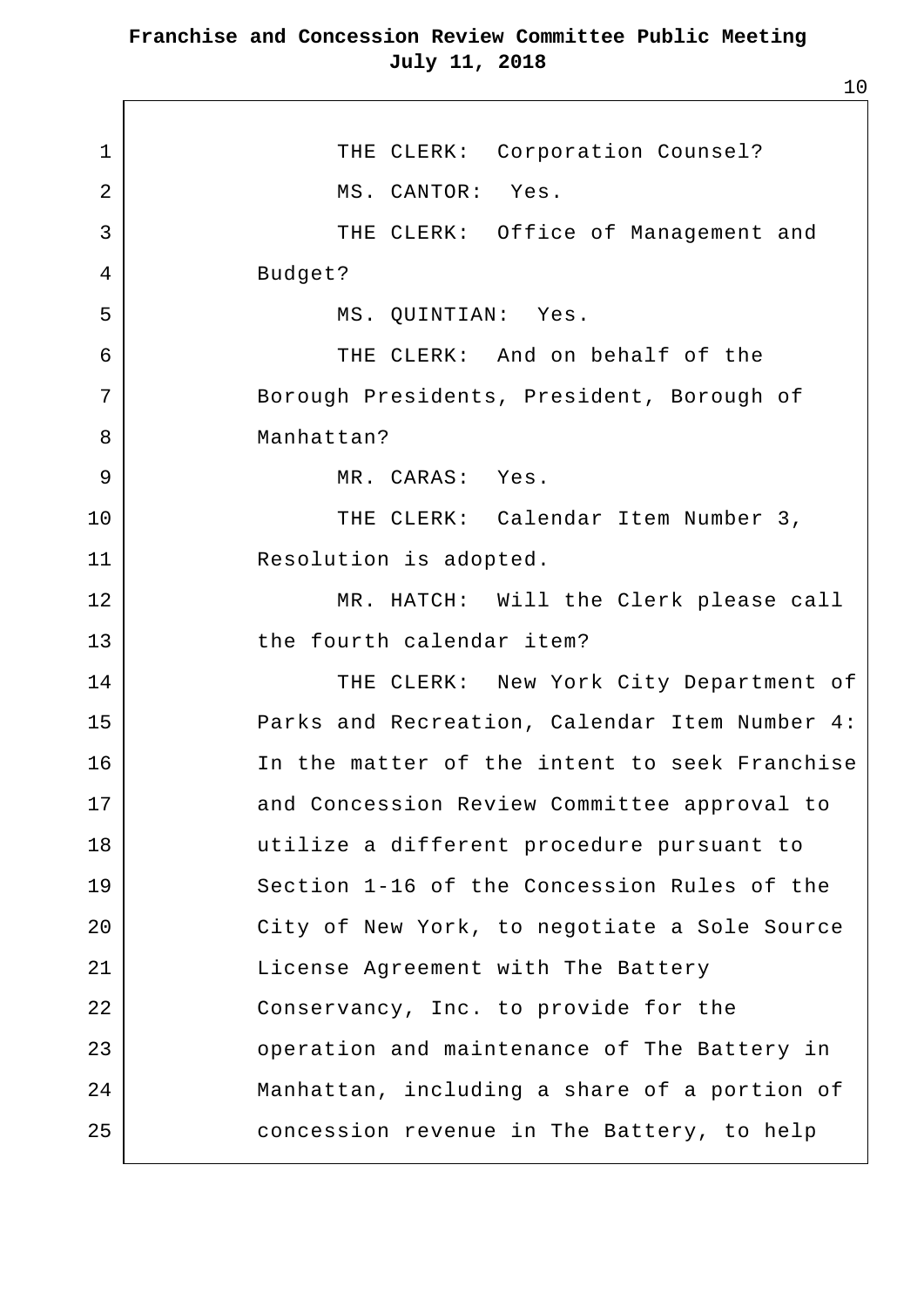1 offset TBC's required expenditures under the 2 agreement. A proposed resolution was 3 submitted relative thereto, and the 4 | Tesolution is calendared for adoption. 5 | MR. HATCH: I believe there is a member 6 or two who wish to make a statement on this 7 item. 8 MR. CARAS: Mine is more on the nature 9 | Constituted Controller Constructed Union Constituted Union Controller Superior Constant Constant Oriented V 10 what circumstances we -- or it's decided that 11 the agreement needs to require money to go --12 to be kept by the BID for operating expenses 13 and what criteria we look at. Is there a 14 policy? Is there, you know, other than 15 looking at their expenses and their revenues, 16 do we require a certain amount of shortfall? 17 Do we -- you know, do we look to see what  $18$  that shortfall is attributable to. And, I 19 mean, it's noticeable that usually we don't 20 have a revision that they can keep a portion 21 of the concession revenues, and once in a 22 while we do but it's hard to judge without 23 having some kind of criteria whether or when 24 that's supposed to be.  $25$   $\vert$  and if we could look at time to do that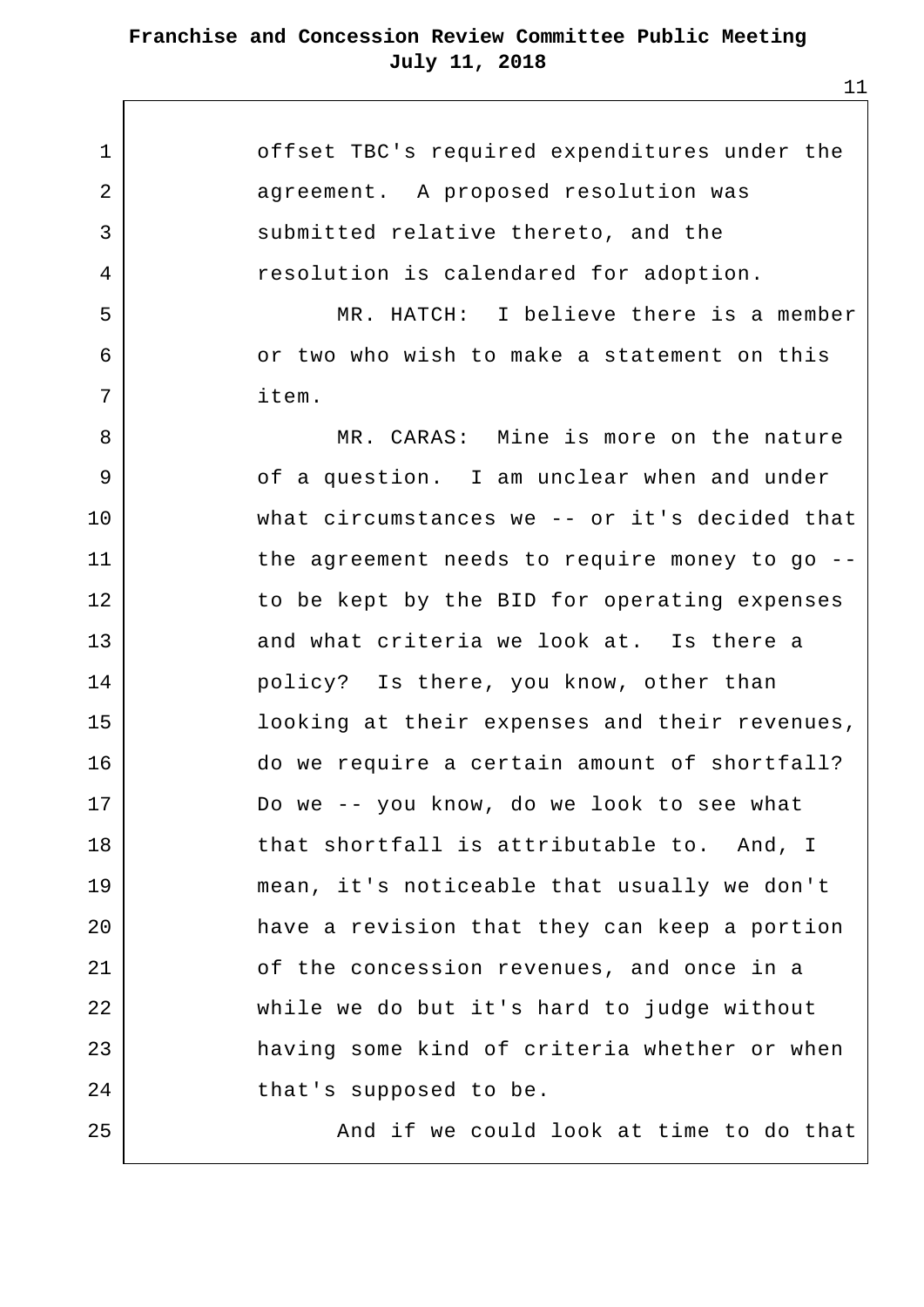| or try to send out maybe some kind of matrix |
|----------------------------------------------|
| with these things, like, these are their     |
| revenues for the last five years. These are  |
| their expenses for the last five years.      |
| They've had a shortfall in four out of the   |
| last five years that was due to X, you know, |
| and why it's appropriate to allow them to    |
| keep a certain amount of revenue. So, I      |
| think that's at least something worth        |
| discussing going forward and maybe it's      |
| something we should begin with.              |
| AUDIENCE MEMBER: I think it's a matter       |
| of policy, and I understand it's been        |
| case-by-case so far. However, I think you    |
| did bring up a good point, and a model like  |
| that should certainly be discussed.          |
| MR. CARAS: Because that's something --       |
| how we can draw the lines if we don't have   |
| that (inaudible).                            |
| AUDIENCE MEMBER: Okay. We can send           |
| you the information that you think that you  |
| need related to revenues and their classes   |
| and any shortfalls, but to the larger        |
| discussion, I think it's something that the  |
| agency would have.                           |
|                                              |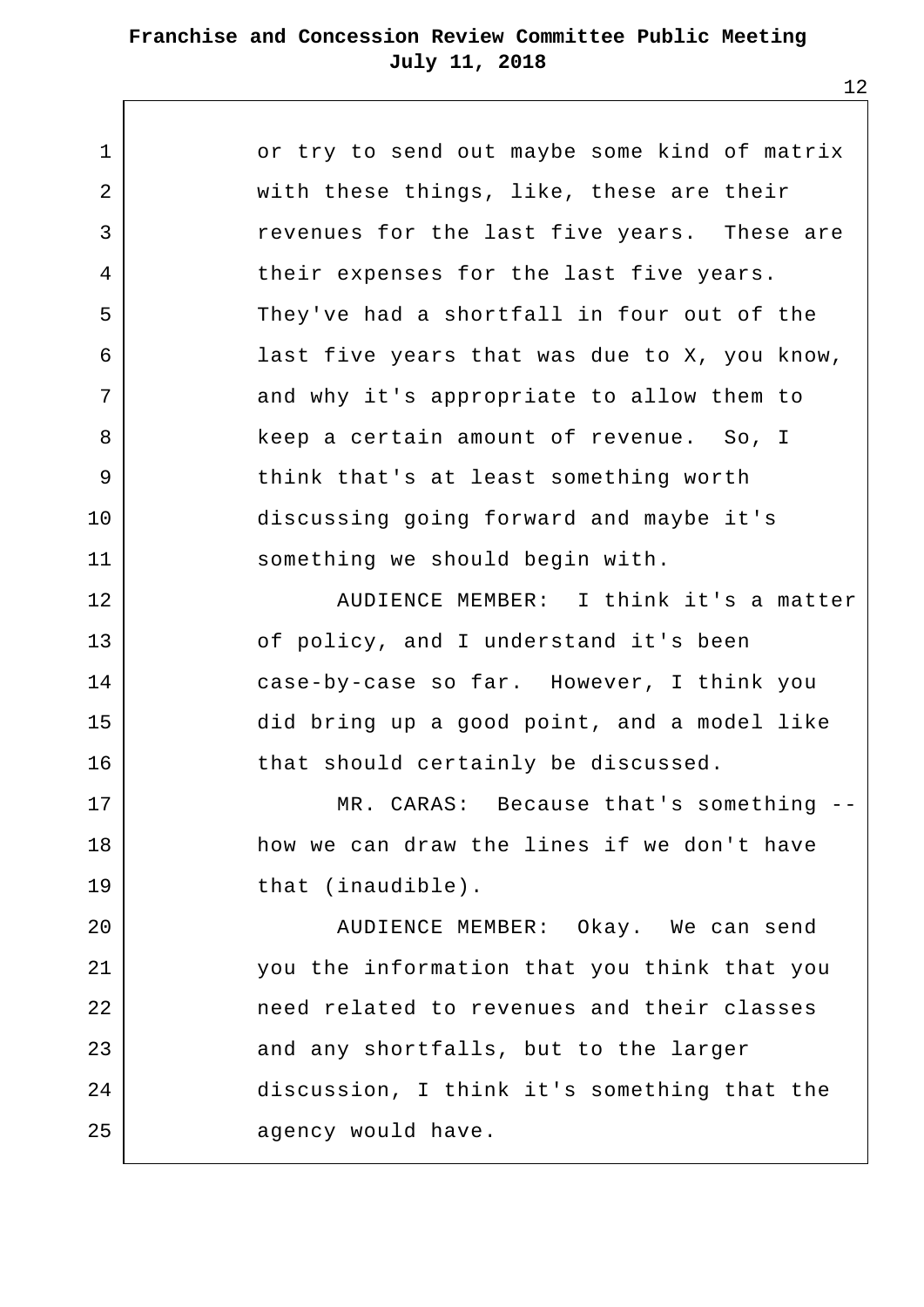1 MR. CARAS: Okay. That would be great. 2 AUDIENCE MEMBER: Just to be clear. 3 I'm representing Battery Conservancy, and I'm 4 happy to answer any questions about the 5 | existing license agreement and the proposal 6 here. 7 | MR. HATCH: Thank you very much. 8 Comptroller's rep has a statement or a 9 question? 10 | MS. CONOVITZ: Statement. 11 MR. HATCH: Speak. 12 MS. CONOVITZ: We want to thank Parks 13 for working with us for the past couple of 14 weeks concerning the proposed negotiation 15 with The Battery Conservancy for the 16 maintenance and operation of The Battery. We 17 understand that Parks already maintained some 18 | Concession agreements with The Battery 19 Conservancy. For example, there are 20 agreements between TBC and Parks concerning 21 | Peter Minuit Plaza (phonetic), Seacrest 22 (phonetic), Carousel and Blast Garden 23 (phonetic). 24 These agreements are not before us 25 today. However, as Parks moves forward to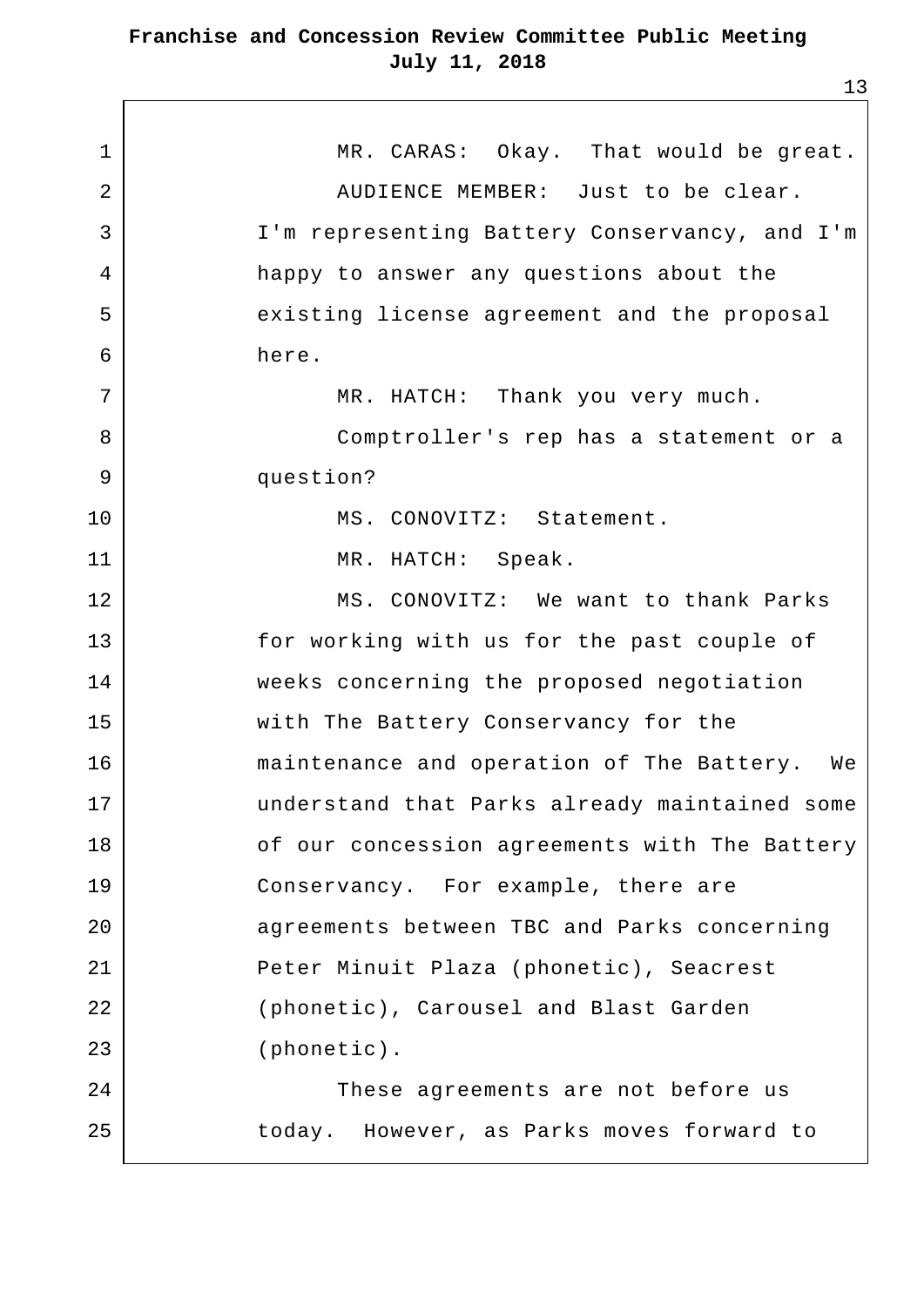$\overline{1}$ 

| $\mathbf{1}$   | negotiate the new agreement with TBC          |
|----------------|-----------------------------------------------|
| 2              | concerning maintenance and operation for The  |
| 3              | Battery, the Comptroller's Office recommends  |
| 4              | that Parks review the scope of the current    |
| 5              | concession agreements and how they relate to  |
| 6              | the proposed agreement. Particularly, we      |
| $7\phantom{.}$ | recommend that Parks sets forth a clearer     |
| 8              | delineation of responsibilities under the new |
| 9              | agreement and ensures that these obligations  |
| 10             | are distinguished from any simular            |
| 11             | obligations under current TBC concession      |
| 12             | agreements with City.                         |
| 13             | In addition, expenses of revenues are         |
| 14             | contemplated under the new agreement to be    |
| 15             | clearly identifiable and separately tracked   |
| 16             | for those under current TBC concession        |
| 17             | agreements. For example, the Comptroller's    |
| 18             | Office recommends that the new agreement      |
| 19             | include language that requires a prior budget |
| 20             | and a separate bank account. Thank you.       |
| 21             | MR. HATCH: Will a member please make a        |
| 22             | motion to move this item?                     |
| 23             | MS. CANTOR: So moved.                         |
| 24             | MR. HATCH: Will another member please         |
| 25             | second the motion?                            |
|                |                                               |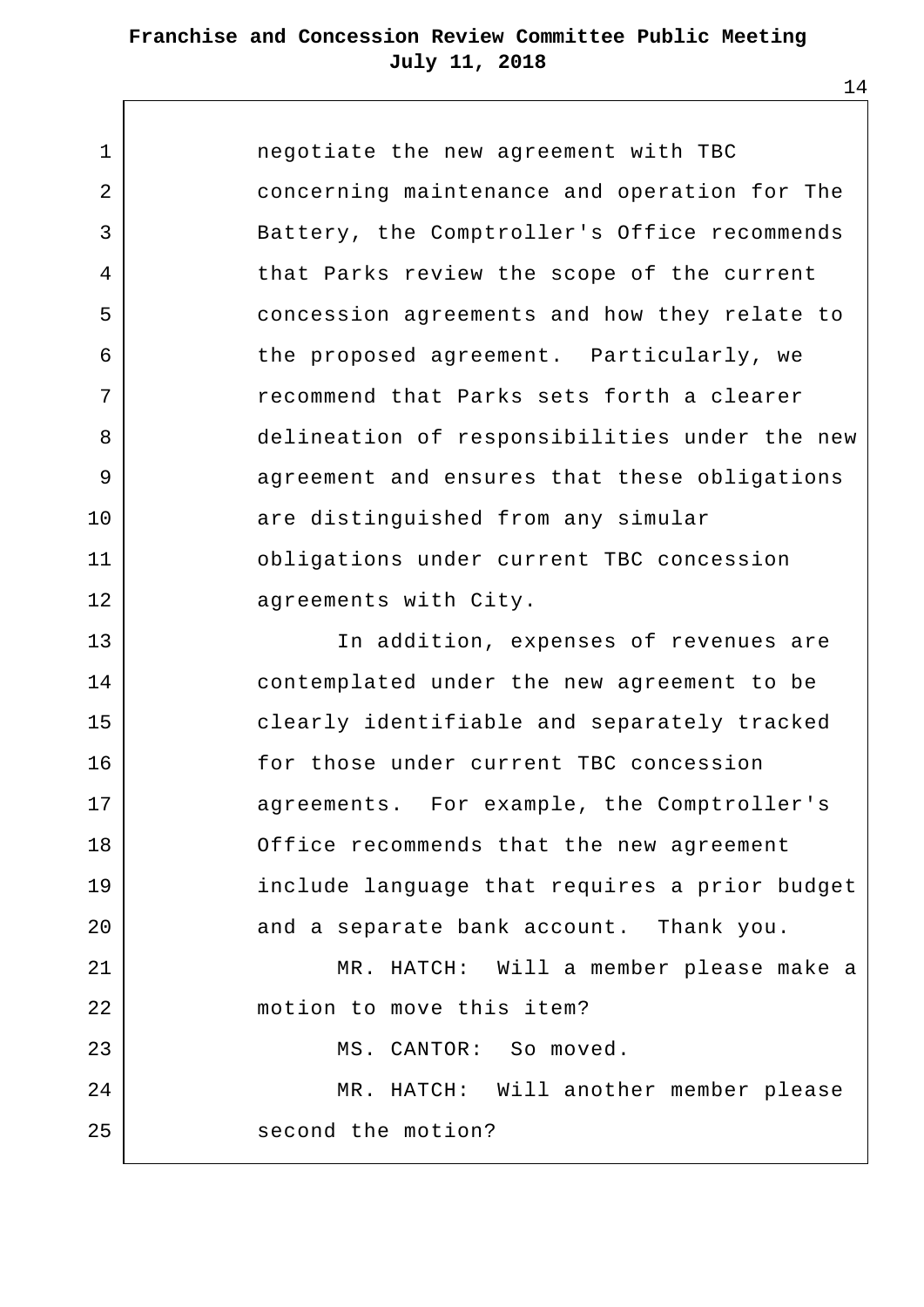1 | MR. CARAS: Second. 2 | MR. HATCH: Will the Clerk please take 3 the vote? 4 THE CLERK: Mayor? 5 MR. HATCH: Yes. 6 | THE CLERK: Office of the Mayor? 7 | MR. FURNAS: Yes. 8 | THE CLERK: Comptroller? 9 | MS. CONOVITZ: Yes. 10 | THE CLERK: Corporation Counsel? 11 MS. CANTOR: Yes. 12 | THE CLERK: Office of Management and 13 Budget? 14 | MS. QUINTIAN: Yes. 15 THE CLERK: And on behalf of the 16 Borough Presidents, President, Borough of 17 Manhattan? 18 MR. CARAS: Yes. 19 | THE CLERK: Calendar Item Number 4, 20 Resolution is adopted. 21 We ask that the reporter make the 22 entire Public Meeting Agenda, which will be 23 publicly available and distributed at this 24 meeting, part of the final record of this 25 proceeding. That completes the calendar.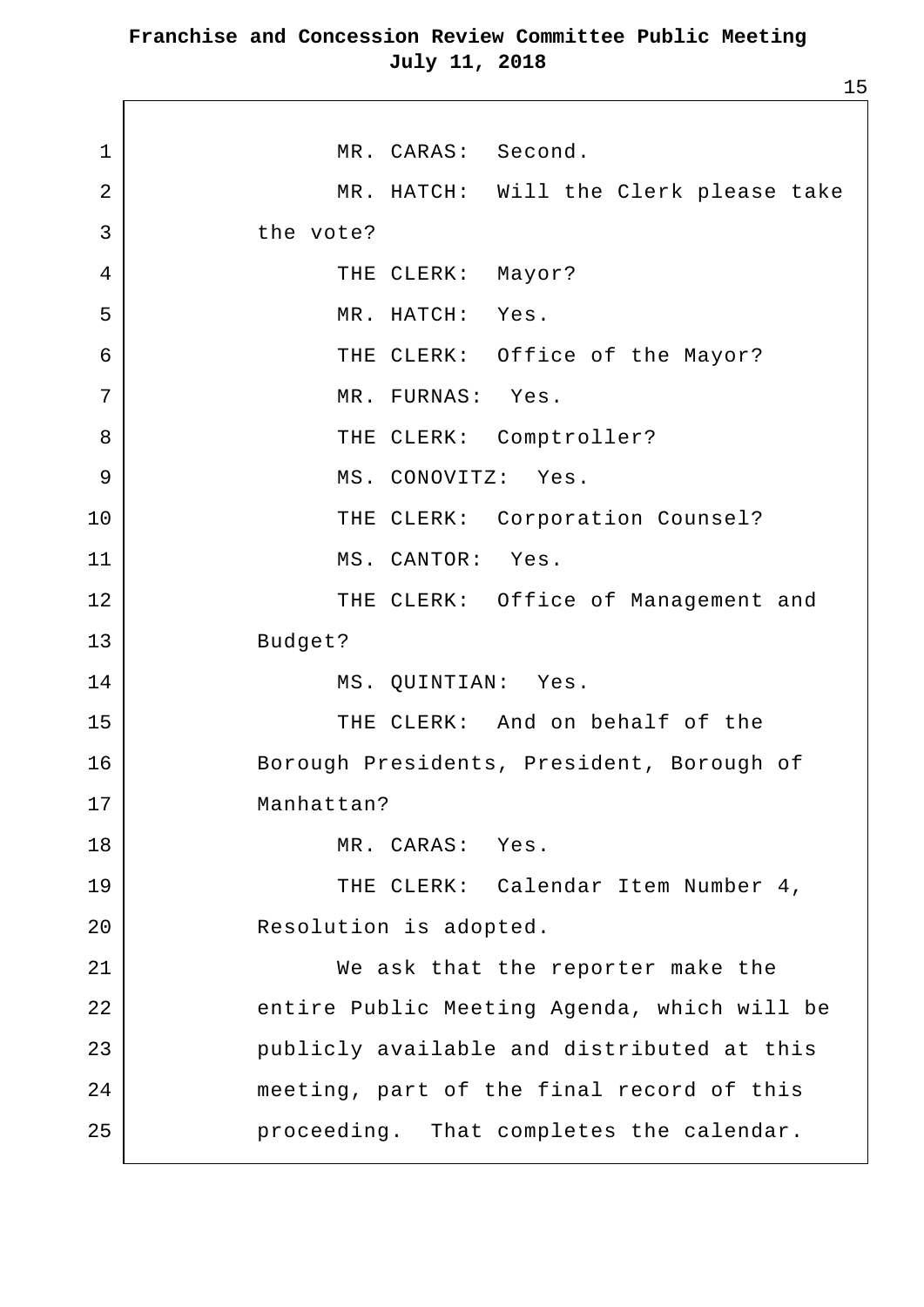| $\mathbf 1$      | MR. HATCH: Thank you. Meeting |  |
|------------------|-------------------------------|--|
| $\sqrt{2}$       | adjourned.                    |  |
| $\mathsf{3}$     | (TIME NOTED: 2:47 p.m.)       |  |
| $\bf 4$          |                               |  |
| $\mathsf S$      |                               |  |
| $\boldsymbol{6}$ |                               |  |
| $\sqrt{ }$       |                               |  |
| $\,8\,$          |                               |  |
| $\mathsf 9$      |                               |  |
| $1\,0$           |                               |  |
| $11\,$           |                               |  |
| $12\,$           |                               |  |
| $13\,$           |                               |  |
| $1\,4$           |                               |  |
| $15\,$           |                               |  |
| $16\,$           |                               |  |
| 17               |                               |  |
| $18\,$           |                               |  |
| 19               |                               |  |
| $20$             |                               |  |
| 21               |                               |  |
| $2\sqrt{2}$      |                               |  |
| 23               |                               |  |
| 24               |                               |  |
| 25               |                               |  |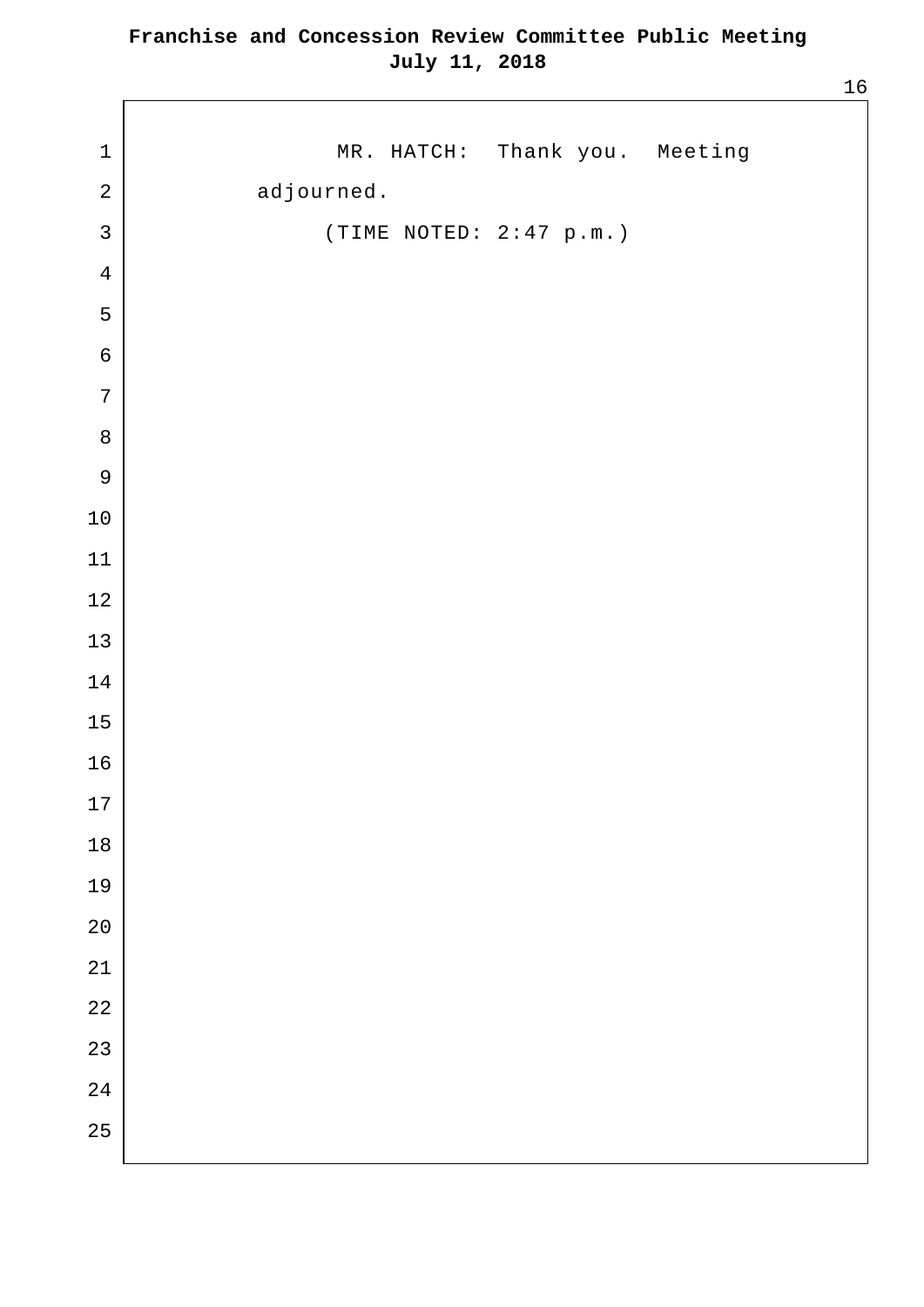| $\mathbf{1}$ | CERTIFICATE                                         |
|--------------|-----------------------------------------------------|
| 2            |                                                     |
| 3            | STATE OF NEW YORK)                                  |
| 4            | :SS                                                 |
| 5            | COUNTY OF QUEENS )                                  |
| 6            |                                                     |
| 7            | I, Sabrina Brown Stewart, a shorthand               |
| 8            | reporter within and for the State of New York, do   |
| 9            | hereby certify that the within is a true and        |
| 10           | accurate transcript of the statement taken on       |
| 11           | July 11, 2018.                                      |
| 12           | I further certify that I am not related to          |
| 13           | any of the parties to this action by blood or by    |
| 14           | marriage, and that I am in no way interested in the |
| 15           | outcome of this matter.                             |
| 16           | IN WITNESS WHEREOF, I have hereunto set my          |
| 17           | hand this 11th day of July, 2018.                   |
| 18           |                                                     |
| 19           |                                                     |
| 20           | Sabrina Brown-Stewart                               |
|              | Sabrina Brown Stewart                               |
| 21           |                                                     |
| 22           |                                                     |
| 23           |                                                     |
| 24           |                                                     |
| 25           |                                                     |
|              |                                                     |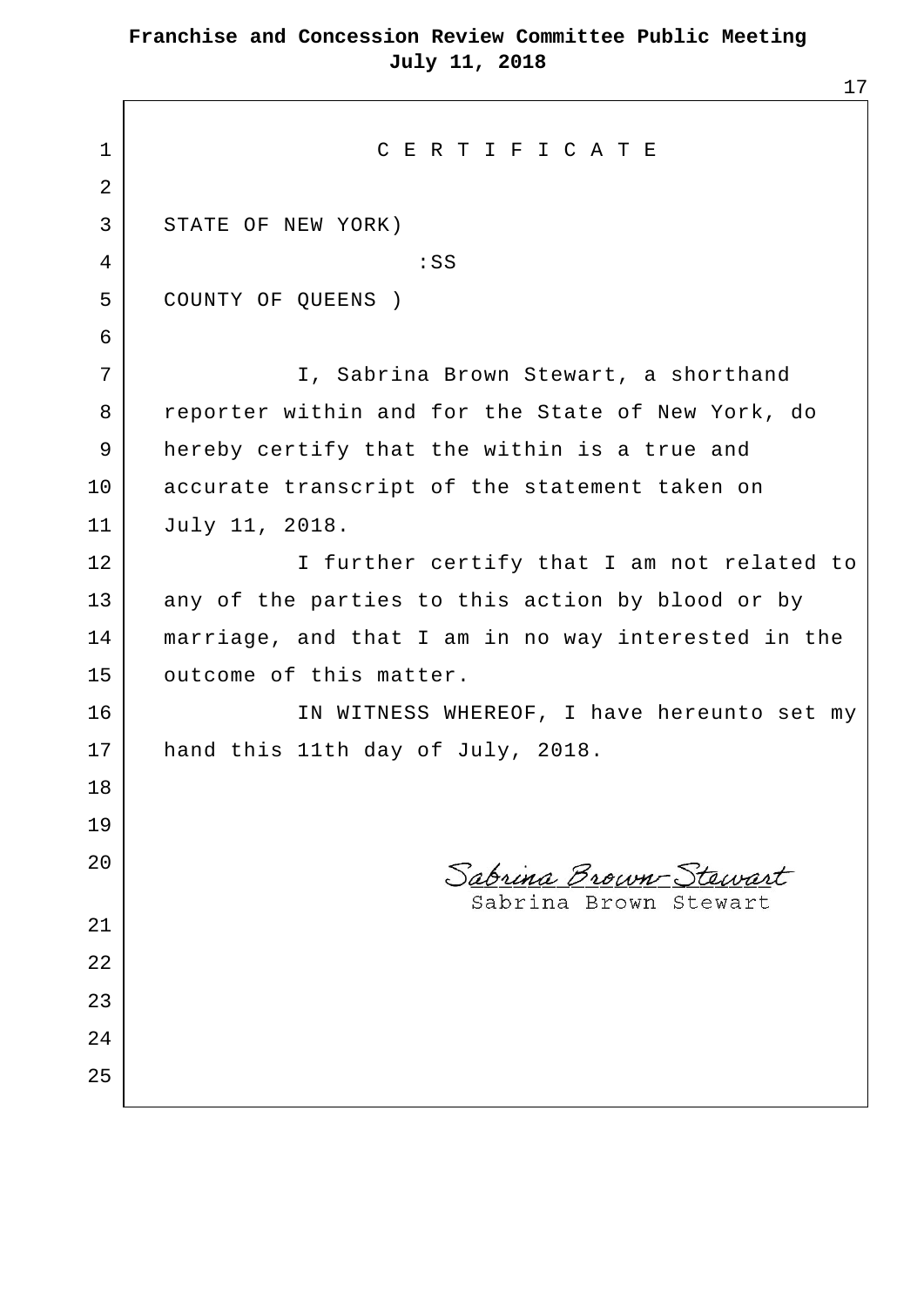**because** 12:17

**before** 13:24

**begin** 12:11

**being** 3:2

**believe** 11:5

**behalf** 5:21 8:1 10:6 15:15 (4)

(8)

**11th** 17:17

**21st** 8:21

**26th** 8:21

**36th** 6:16

**41st** 6:17

**5th** 8:20

**about** 13:4

**account** 14:20

**accurate** 17:10

**addition** 14:13

**adjourned** 16:2

**adopted** 6:1 8:6 10:11 15:20 (4)

**adoption** 4:23 7:3 9:8 11:4 (4)

**afternoon** 3:1

**agency** 12:25

**agenda** 15:22

(12)

**agreements** 13:18,20,24 14:5,12,17 (6)

**allan** 2:19

6:13

**alliance** 4:17

**allow** 12:7

**agreement** 4:16 6:11 8:16 10:21 11:2,11 13:5 14:1,6,9,14,18

**action** 17:13

| July 11, 2018                                | 18                                       |                                     |                                         |
|----------------------------------------------|------------------------------------------|-------------------------------------|-----------------------------------------|
| already 13:17                                | benjamin $2:5$                           | camille 2:13                        | 10:1,3,6,10,12,14<br>15:2,4,6,8,10,12,1 |
| am 11:9 17:12,14                             | between 4:16<br>6:16 8:21 13:20          | can 11:20<br>12:18,20               | 5,19(52)                                |
| amendment 4:15                               | (4)                                      | cantlocockfield                     | come 3:4                                |
| amount $11:16$<br>12:8                       | <b>bid</b> $9:411:12$                    | 2:15 3:22 5:24                      | committee 1:4<br>3:3 4:12 6:7 8:12      |
| <b>another</b> 5:5 7:10                      | <b>blast</b> 13:22                       | cantor 2:7 3:13<br>5:4,177:9,229:14 | 10:17(6)                                |
| $9:15$ 14:24 (4)                             | <b>blood</b> 17:13                       | 10:2 14:23 15:11<br>(10)            | completes 15:25                         |
| answer 13:4                                  | borough<br>2:13,15,17,19,21              | caras 2:17 3:25                     | comptroller 3:10<br>5:14 7:19 9:24      |
| appropriate $12:7$                           | 3:17,20,234:1,4<br>5:22,22 8:2,2         | 8:4 10:9 11:8<br>12:17 13:1         | 15:8(5)                                 |
| approval $4:12$<br>6:78:1210:17(4)           | 10:7,7 15:16,16<br>(18)                  | 15:1,18(9)                          | comptroller's<br>13:8 14:3,17           |
| ask 15:21                                    | bring $12:15$                            | carousel 13:22                      | comptrollers                            |
| association 6:12                             | broadway $6:16$                          | casebycase 12:14                    | 2:11                                    |
| attributable                                 | 8:20                                     | center 6:11                         | concerning<br>13:14,20 14:2             |
| 11:18                                        | <b>bronx</b> $2:133:18$                  | certain 11:16<br>12:8               | concession 1:4                          |
| audience<br>12:12,20 13:2                    | $b$ rooklyn 2:15<br>$3:21$ 4:20 5:23 (4) | certainly 12:16                     | 3:3 4:12,14 6:7,9<br>8:12,14            |
| available 15:23                              |                                          |                                     | 10:17,19,25 11:21                       |
|                                              | brown $17:7$                             | certify $17:9,12$                   | 13:18 14:5,11,16<br>(16)                |
| avenue $8:20$                                | <b>budget</b> 2:9 3:15<br>5:19 7:24 10:4 | circumstances<br>11:10              | conovitz 2:11                           |
| bank $14:20$                                 | $14:19$ 15:13 (7)                        | city $4:9,156:4,10$                 | 3:11 5:15 9:25<br>$13:10,12$ 15:9 (7)   |
| battery<br>10:21,23,25<br>13:3,15,16,18 14:3 | business $6:13$<br>8:17                  | 8:9,15 10:14,20<br>14:12(9)         | conservancy<br>10:22 13:3,15,19         |

**c** 2:1 17:1,1

**calendar** 4:8,10 5:25 6:3,5 8:5,8,10 10:10,13,15 15:19,25 (13)

**calendared** 4:22 9:8 11:4

**calendered** 7:3 **call** 3:5 4:7 6:2 8:7 10:12 (5)

**classes** 12:22

**clear** 13:2

**clearer** 14:7

**clearly** 14:15

**clerk** 2:23 3:5,6,8 ,10,12,14,17,20,23 4:1,4,7,9 5:8,10,12 ,14,16,18,21,25 6:2,4 7:13,15,17,1 9,21,23 8:1,5,7,9 9:18,20,22,24

10:22 13:3,15,19 (4)

**contemplated** 14:14

**corporation** 2:7 3:12 5:16 7:21 10:1 15:10 (6)

**could** 11:25

**counsel** 2:7 3:12 5:16 7:21 10:1 15:10 (6)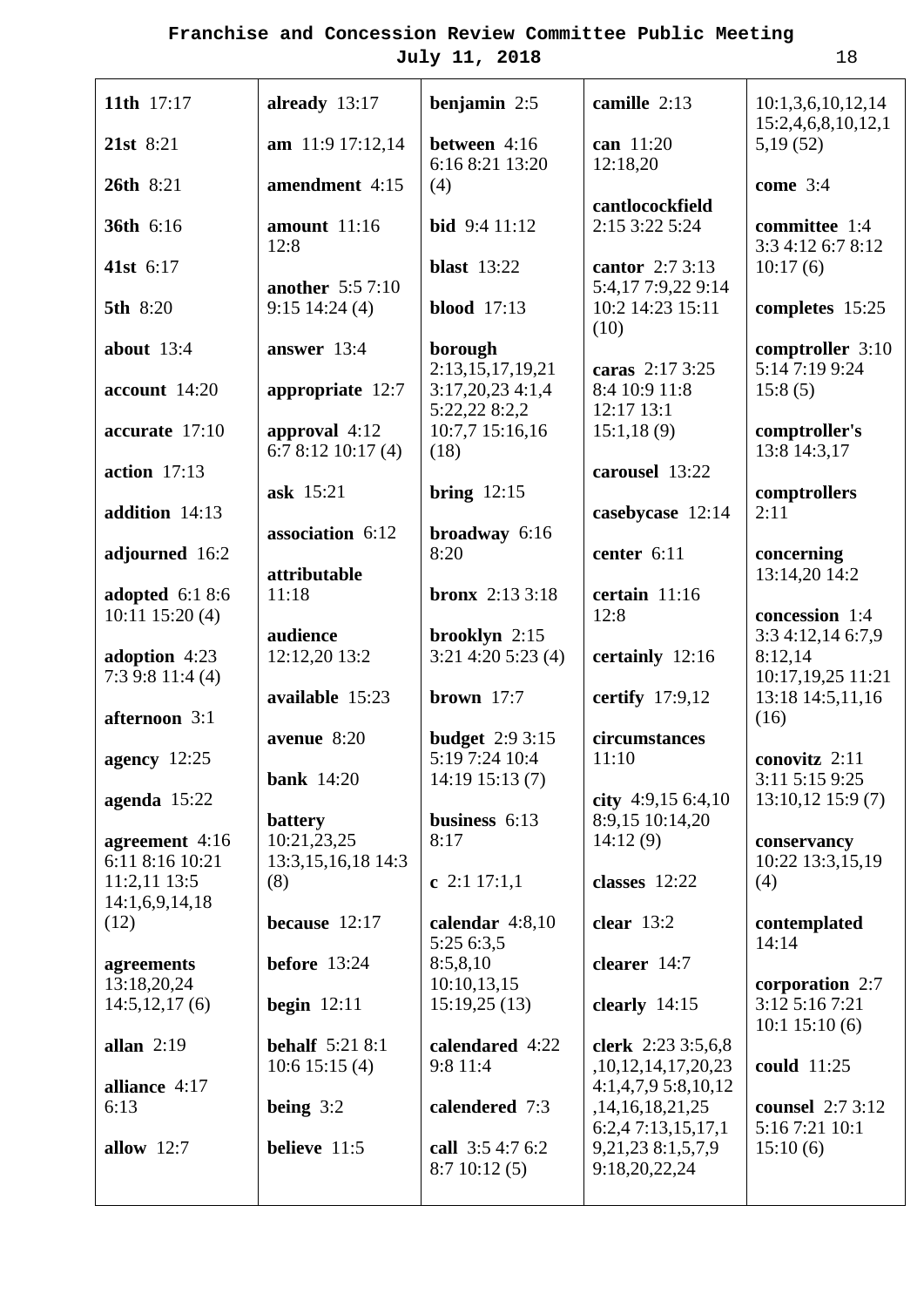| county 17:5                             | events 6:18 8:23                    | furnas $2:53:9$<br>5:7,137:12,18             | $i'm$ 13:3,3                             | lafayette 1:9                                |
|-----------------------------------------|-------------------------------------|----------------------------------------------|------------------------------------------|----------------------------------------------|
| couple $13:13$                          | everyone 3:1                        | $9:17,23$ 15:7 (9)                           | identifiable<br>14:15                    | language $14:19$                             |
| criteria 11:13,23                       | example 13:19<br>14:17              | further 17:12                                | improvement                              | larger $12:23$                               |
| current<br>14:4,11,16                   | existing $4:16$                     | garden 13:22                                 | 8:17                                     | lashay $2:21$                                |
| d'ambrosio 2:11                         | 13:5                                | garment 6:13                                 | inaudible 12:19                          | last $12:3,4,6$                              |
| 7:20                                    | expenditures<br>11:1                | gda 6:25                                     | inc $4:176:12$<br>10:22                  | least $12:9$                                 |
| day 17:17                               | expenses                            | go 11:11                                     | <b>include</b> 14:19                     | <b>license</b> $4:166:11$<br>8:16 10:21 13:5 |
| decided 11:10                           | 11:12,15 12:4<br>14:13(4)           | going $12:10$                                | including $6:17,19$                      | (5)                                          |
| delineation 14:8                        | facility $4:19$                     | good 3:1 12:15                               | $8:22,24$ 10:24 (5)                      | <b>licensed</b> 7:1 9:5                      |
| department 4:9<br>6:48:910:14(4)        | far $12:14$                         | great $13:1$                                 | information<br>12:21                     | like 12:2,15                                 |
| different 4:13 6:8                      | fashion 6:11                        | ground $4:20$                                | <b>intent</b> 4:11 6:6                   | limited 6:19 8:24                            |
| $8:13$ 10:18 (4)                        | <b>final</b> 15:24                  | grown $6:229:1$                              | 8:11 10:16 (4)                           | <b>lines</b> 12:18                           |
| discussed 12:16                         | first $4:8$                         | <b>hand</b> 17:17                            | interested 17:14                         | locally $6:21,22$<br>9:1,2(4)                |
| discussing $12:10$                      | five $12:3,4,6$                     | happy 13:4                                   | island $2:214:5$                         | located $6:158:20$                           |
| discussion 12:24                        | flatiron 9:4                        | <b>hard</b> 11:22                            | <b>item</b> $4:8,10$<br>5:3,25 6:3,5 7:8 | look $11:13,17,25$                           |
| distinguished<br>14:10                  | flatiron23rd 8:16                   | has 13:8                                     | 8:5,8,109:10,13<br>10:10,13,15 11:7      | looking $11:15$                              |
| distributed $15:23$   flowers $6:219:1$ |                                     | <b>hatch</b> $2:33:1,7$<br>$4:7,24$ 5:5,8,11 | 14:22 15:19 (18)                         | maintained                                   |
| district $6:12,13$                      | following 6:21                      | 6:27:4,10,13,16<br>8:7 9:9,15,18,21          | james $2:17$                             | 13:17                                        |
| 8:18                                    | 8:25                                | 10:12 11:5<br>13:7,11 14:21,24               | jennifer $2:11$                          | maintenance<br>4:18 6:15 8:19                |
| <b>does</b> 4:24                        | food 6:21 9:1                       | 15:2,516:1(27)                               | <b>judge</b> 11:22                       | 10:23 13:16 14:2<br>(6)                      |
| doing $6:12$                            | forth $14:7$<br>forward $12:10$     | having $11:23$                               | july $1:11$<br>17:11,17                  | make 4:25 5:2<br>7:7 9:12 11:6               |
| dotapproved<br>6:18 8:22                | 13:25                               | help $10:25$<br>hereby $17:9$                | just $13:2$                              | $14:21$ $15:21$ $(7)$                        |
| draw 12:18                              | four $12:5$                         | hereunto 17:16                               | <b>keep</b> 11:20 12:8                   | management 2:9<br>3:144:185:18               |
| due 12:6                                | <b>fourth</b> 10:13                 | how $12:18$ 14:5                             | <b>kept</b> 11:12                        | 6:12,14 7:23 8:19<br>$10:3$ 15:12 (10)       |
| ensures 14:9                            | franchise $1:43:2$<br>4:11 6:6 8:11 | however $12:14$                              | kind 11:23 12:1                          | manhattan $2:17$                             |
| entire 15:22                            | 10:16(6)                            | 13:25                                        | know 11:14,17<br>12:6                    | 3:24 6:17 8:3,22<br>$10:8,24$ 15:17 (8)      |
|                                         |                                     |                                              |                                          |                                              |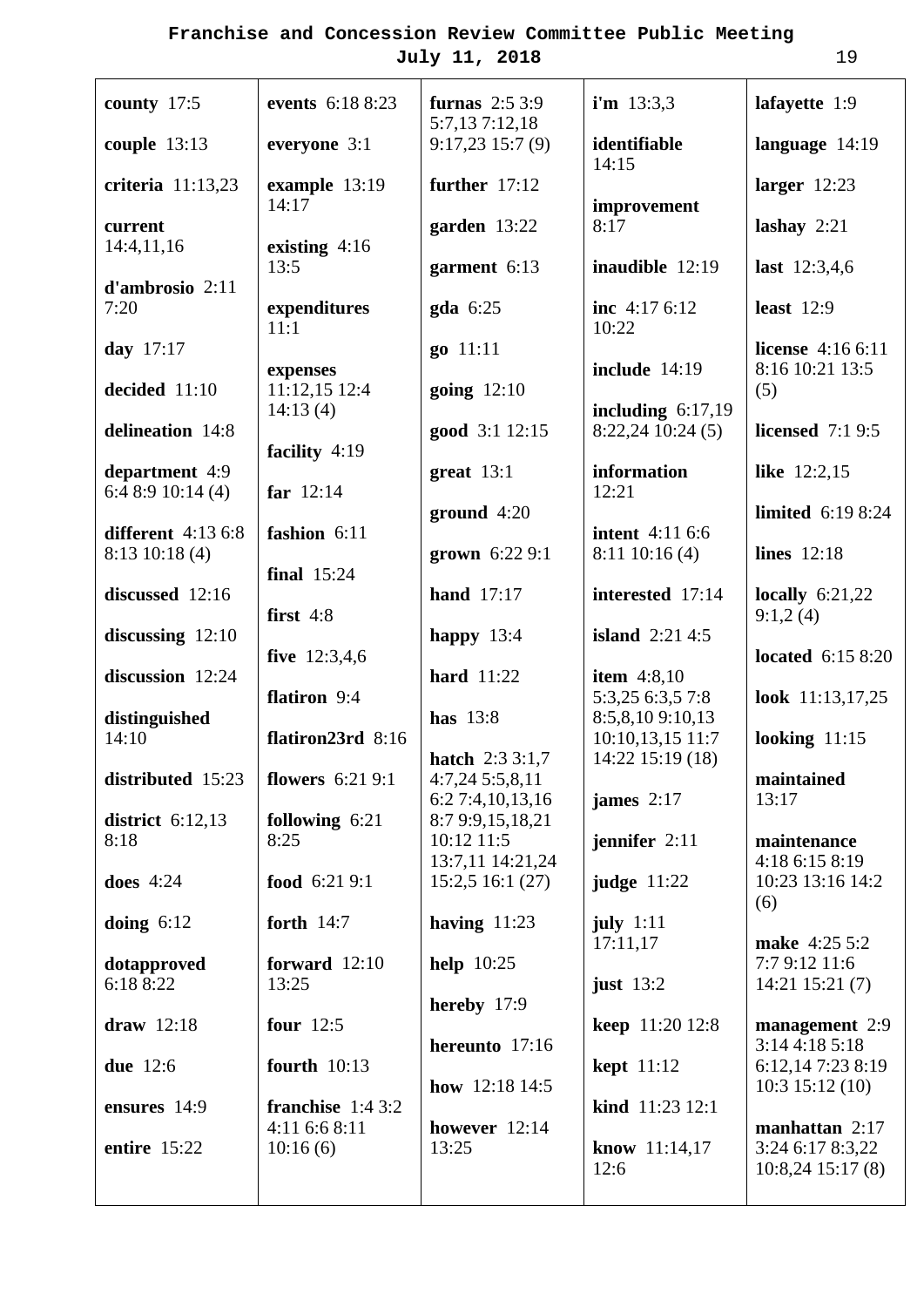| manufactured<br>6:22 9:2                    | <b>moved</b> 5:47:9<br>$9:14$ 14:23 (4) | 14:9,11                              | phonetic<br>13:21,22,23           | 14:6(6)                              |
|---------------------------------------------|-----------------------------------------|--------------------------------------|-----------------------------------|--------------------------------------|
| marriage 17:14                              | moves 13:25                             | office $2:5,9$<br>3:8,145:12,18      | plaza 6:15 7:1                    | prospect $4:17,20$                   |
| matrix $12:1$                               | ms                                      | 7:17,23 9:22 10:3<br>14:3,18 15:6,12 | 8:209:613:21(5)                   | provide 6:14<br>8:18 10:22           |
|                                             | 3:11,13,16,19,22                        | (14)                                 | <b>please</b> 3:5 4:7             |                                      |
| <b>matter</b> 4:11,25<br>6:6 7:5 8:11 10:16 | 4:6<br>5:4,15,17,20,24                  | offset 11:1                          | 5:2,5,8 6:2<br>7:7,10,138:7       | providing 6:20<br>8:24               |
| $12:12$ 17:15 (8)                           | 7:9,22,25 9:14,25                       | <b>once</b> 11:21                    | 9:12,15,18 10:12                  |                                      |
| maybe 12:1,10                               | 10:2,5 13:10,12<br>14:23 15:9,11,14     |                                      | 14:21,24 15:2 (17)                | <b>public</b> $1:23:3$<br>15:22      |
| mayor $2:3,5$                               | (24)                                    | operating 11:12                      | pm 1:2 16:3                       | publicly 15:23                       |
| 3:6,85:10,12                                | much 13:7                               | operation 4:18                       | point $12:15$                     |                                      |
| 7:15,179:20,22<br>15:4,6(12)                | my 17:16                                | 6:14 8:18 10:23<br>$13:16$ 14:2 (6)  | policy 11:14                      | pursuant $4:13$<br>6:88:1310:18(4)   |
|                                             |                                         |                                      | 12:13                             |                                      |
| mean 11:19                                  | nature 11:8                             | order 3:4                            | portion 10:24                     | queens 2:19 4:2<br>17:5              |
| meeting $1:23:4$                            | <b>need</b> 12:22                       | other 6:25 9:4                       | 11:20                             |                                      |
| $15:22,24$ 16:1 (5)                         | needs 11:11                             | 11:14                                | prepared 6:21                     | question 11:9<br>13:9                |
| member 4:24                                 |                                         | out 12:1,5                           | 8:25                              |                                      |
| 5:2,5 7:7,10<br>9:12,1511:5                 | negotiate $4:15$<br>6:10 8:15 10:20     | outcome 17:15                        | president                         | questions 7:4 9:9<br>13:4            |
| 12:12,20 13:2                               | 14:1(5)                                 |                                      | 2:13,15,17,19,21                  |                                      |
| 14:21,24(13)                                | negotiation 13:14                       | $p \; 2:1,1$                         | 3:17,20,234:1,4<br>5:22 8:2 10:7  | quintian $2:93:16$<br>5:20 7:25 10:5 |
| merchandise                                 |                                         | parade 4:19                          | 15:16(14)                         | 15:14(6)                             |
| 6:23,259:2,5(4)                             | neighborhood<br>6:249:4                 | park 4:17,20                         | presidents 5:22                   | recommend 14:7                       |
| michael 2:11                                |                                         |                                      | $8:2$ 10:7 15:16 (4)              |                                      |
| <b>mine</b> 11:8                            | new $1:9,94:9,15$<br>6:4,10 8:9,15      | <b>parks</b> 4:10,17<br>10:15        | prior $14:19$                     | recommends<br>14:3,18                |
|                                             | 10:14,20                                | 13:12, 17, 20, 25                    |                                   |                                      |
| $minuit$ 13:21                              | 14:1,8,14,18<br>17:3,8(16)              | 14:4,7(9)                            | procedure 4:13<br>6:88:1310:18(4) | record $15:24$                       |
| mirtha $2:13$                               | no $5:17:69:11$                         | part 15:24                           | proceeding 15:25                  | recreation 4:10<br>10:15             |
| model 12:15                                 | 17:14(4)                                | particularly 14:6                    |                                   |                                      |
| <b>money</b> 11:11                          | <b>noted</b> 16:3                       | parties 17:13                        | produce 6:22 9:1                  | relate $14:5$                        |
|                                             |                                         |                                      | products 6:23                     | related 12:22                        |
| more 11:8                                   | noticeable 11:19                        | partnership 8:17                     | 9:2                               | 17:12                                |
| motion $5:3,6$<br>7:7,119:13,16             | now 3:4                                 | <b>past</b> 13:13                    | promotes 6:24<br>9:3              | relative $4:217:2$<br>9:711:3(4)     |
| 14:22,25(8)                                 | <b>number</b> 4:10 6:5                  | pedestrian 6:15                      |                                   |                                      |
| move 5:37:8                                 | 8:5,10 10:10,15<br>15:19(7)             | 8:19                                 | proposal 13:5                     | rep 13:8                             |
| $9:13$ 14:22 (4)                            |                                         | <b>peter</b> 2:3 13:21               | proposed $4:20$                   | reporter $15:21$                     |
|                                             | obligations                             |                                      | 7:1 9:6 11:2 13:14                | 17:8                                 |
|                                             |                                         |                                      |                                   |                                      |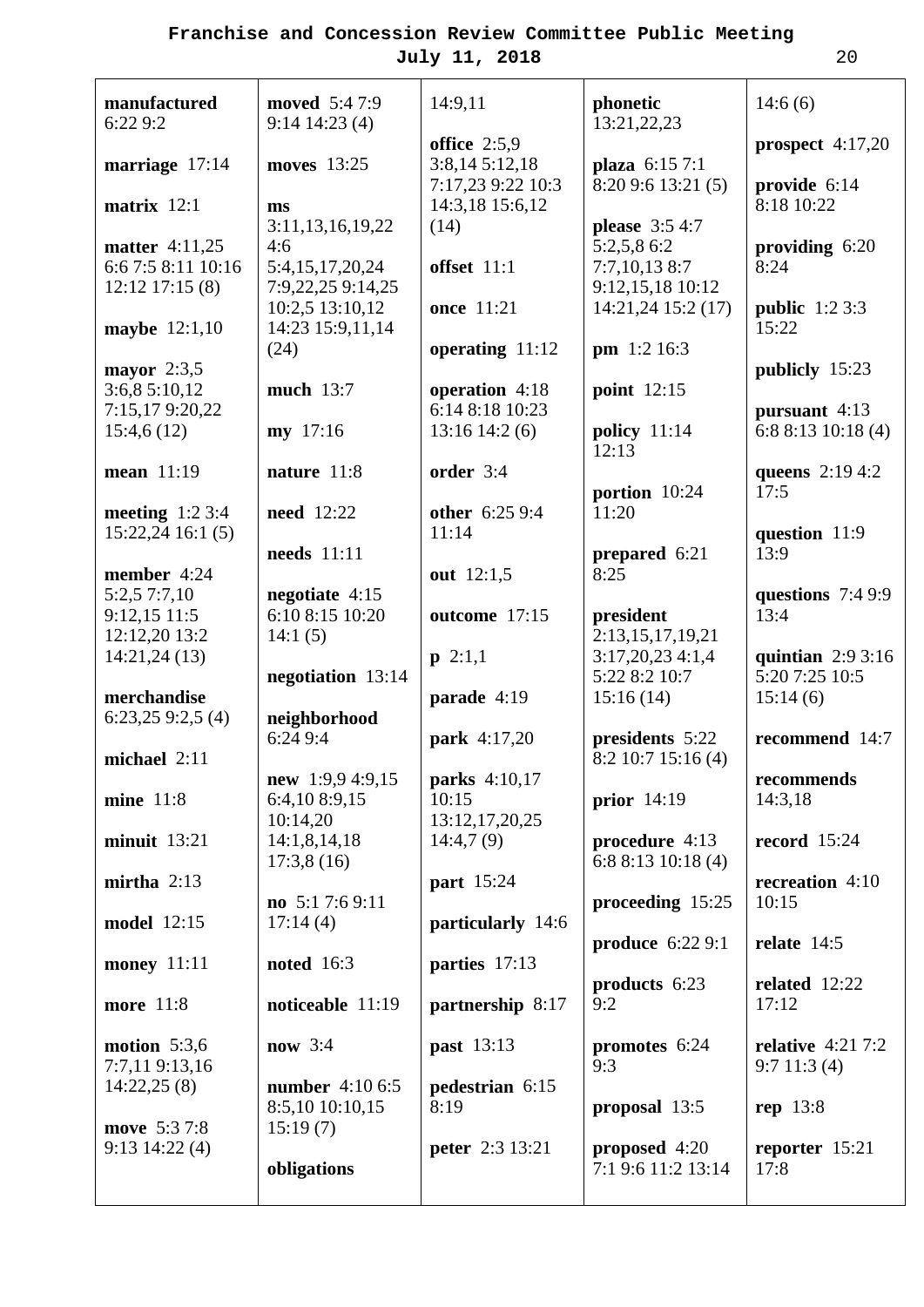| representing<br>13:3                                    | section 4:14 6:9<br>$8:14$ 10:19 (4) | speak $13:11$                              | their 11:15,15<br>12:2,4,22(5)       | 12:13 13:17                           |
|---------------------------------------------------------|--------------------------------------|--------------------------------------------|--------------------------------------|---------------------------------------|
| <b>require</b> 11:11,16                                 | see 11:17                            | sponsorships<br>6:18 8:23                  | them $12:7$                          | $up$ 12:15                            |
|                                                         |                                      |                                            |                                      | us 13:13,24                           |
| required $11:1$                                         | seek 4:11 6:6<br>$8:11$ 10:16 (4)    | ss 17:4                                    | thereto $4:217:2$<br>9:711:3(4)      | usually $11:19$                       |
| requires $14:19$                                        |                                      | state 17:3,8                               |                                      |                                       |
| resolution<br>4:21,225:257:1,3                          | send 12:1,20<br>separate 14:20       | statement 4:25<br>11:6 13:8,10             | these $12:2,2,3$<br>$13:24$ 14:9 (5) | utilize $4:136:8$<br>$8:13$ 10:18 (4) |
| 8:6 9:6,7 10:11<br>$11:2,4$ 15:20 (12)                  | separately 14:15                     | 17:10(5)                                   | they've $12:5$                       | very $13:7$                           |
| response $5:17:6$                                       | set 17:16                            | statements 7:4<br>9:9                      | things $12:2$                        | vote 5:97:14<br>$9:19$ 15:3 (4)       |
| 9:11                                                    |                                      |                                            | think                                |                                       |
| responsibilities                                        | sets 14:7                            | staten $2:21\,4:5$                         | 12:9, 12, 14, 21, 24<br>(5)          | want 13:12                            |
| 14:8                                                    | share 10:24                          | stephanie $2:23$                           | third 8:8                            | way 17:14                             |
| revenue $10:25$                                         | sharon 2:7                           | stewart 17:7                               |                                      | wednesday 1:11                        |
| 12:8                                                    | shortfall                            | street 1:9 6:16,17                         | <b>those</b> 14:16                   | weeks 13:14                           |
| revenues<br>11:15,21 12:3,22                            | 11:16,18 12:5                        | 8:17,21,21(6)                              | through $6:17$<br>8:22               | west 6:16,16                          |
| 14:13(5)                                                | shortfalls 12:23                     | subconcessions<br>6:19 8:23                | time 11:25 16:3                      | what 11:10,13,17                      |
| review $1:43:3$                                         | shorthand 17:7                       |                                            |                                      |                                       |
| 4:12 6:7 8:12<br>$10:17$ 14:4 (7)                       | should 12:11,16                      | submitted 4:21<br>7:29:611:3(4)            | today $13:25$                        | when 11:9,23                          |
| revision 11:20                                          | signature $17:20$                    | such 6:23 9:3                              | tonya $2:15$                         | whereof 17:16                         |
| <b>roll</b> 3:5                                         | similar $6:25$                       | supposed $11:24$                           | tracked 14:15                        | whether 11:23                         |
| ruiz $2:23$                                             | simular 9:5                          | swisher 2:19 4:3                           | transcript $17:10$                   | which 15:22                           |
| <b>rules</b> 4:14 6:9                                   | 14:10                                | take 5:87:13                               | transportation<br>6:58:10            | while 11:22                           |
| $8:14$ 10:19 (4)                                        | sole 6:10 8:15                       | $9:18$ 15:2 (4)                            |                                      | who 11:6                              |
| sabio 2:13 3:19                                         | 10:20                                | <b>taken</b> 17:10                         | true 17:9                            | why $12:7$                            |
|                                                         | some 11:23 12:1                      |                                            | try $12:1$                           |                                       |
| sabrina 17:7                                            | 13:17                                | the 13:20<br>14:1,11,16(4)                 | <b>tshirts</b> 6:24 9:3              | will 3:4,5 4:7<br>5:2,5,8 6:2         |
| sale 6:20 8:25                                          | something                            |                                            |                                      | $7:7,10,13$ 8:7                       |
| scope 14:4                                              | 12:9,11,17,24(4)                     | the's $11:1$                               | two 11:6                             | 9:12,15,18 10:12<br>14:21,24 15:2,22  |
|                                                         | source 6:10 8:15                     | tennis $4:19$                              | unclear 11:9                         | (19)                                  |
| seacrest 13:21                                          | 10:20                                | than $11:14$                               | under $11:1,9$                       | wish 4:24 11:6                        |
| second 5:6,7 6:3<br>7:11,12 9:16,17<br>$14:25$ 15:1 (9) | souvenirs 6:23<br>9:3                | <b>thank</b> $3:2$ 13:7,12<br>14:2016:1(5) | 14:8,11,14,16(6)<br>understand       | within $6:259:5$<br>17:8,9(4)         |
|                                                         |                                      |                                            |                                      |                                       |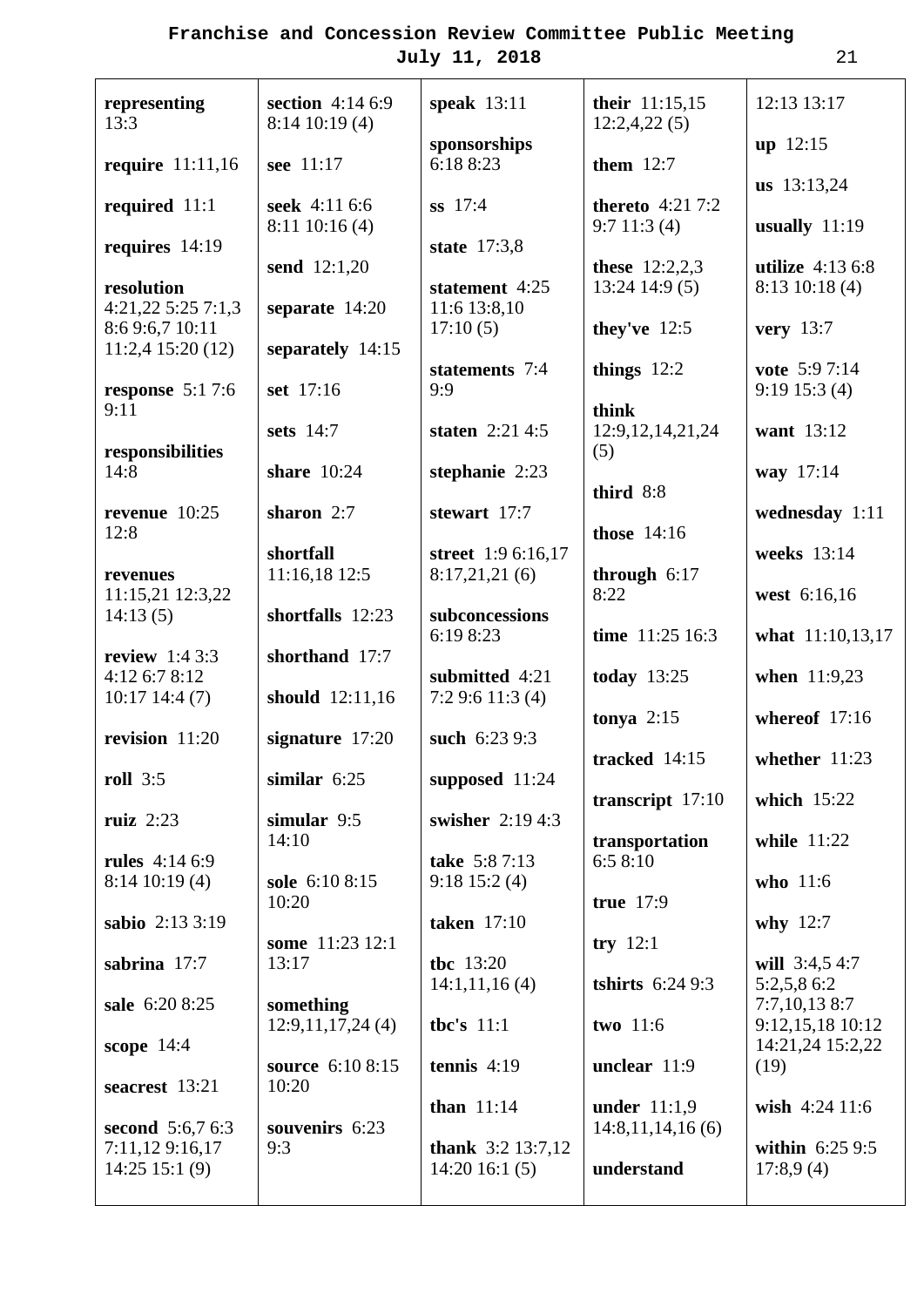| without 11:22                                                                                                     |  |  |
|-------------------------------------------------------------------------------------------------------------------|--|--|
| witness $17:16$                                                                                                   |  |  |
| working 13:13                                                                                                     |  |  |
| worth 12:9                                                                                                        |  |  |
| would 12:25 13:1                                                                                                  |  |  |
| $x$ 1:1,5 12:6                                                                                                    |  |  |
| yearround 4:19                                                                                                    |  |  |
| <b>years</b> 12:3,4,6                                                                                             |  |  |
| yes 3:7 5:11,13,1<br>5, 17, 20, 24<br>7:16,18,20,22,25<br>8:4 9:21,23,25<br>10:2,5,9<br>15:5,7,9,11,14,18<br>(25) |  |  |
| york 1:9,9 4:9,15<br>6:4,10 8:9,15<br>10:14,20 17:3,8<br>(12)                                                     |  |  |
| <b>young</b> 2:21 4:6                                                                                             |  |  |
| yvonne 2:9                                                                                                        |  |  |
| 247 16:3                                                                                                          |  |  |
| 2018 1:11<br>17:11,17                                                                                             |  |  |
|                                                                                                                   |  |  |
|                                                                                                                   |  |  |
|                                                                                                                   |  |  |
|                                                                                                                   |  |  |
|                                                                                                                   |  |  |
|                                                                                                                   |  |  |
|                                                                                                                   |  |  |
|                                                                                                                   |  |  |
|                                                                                                                   |  |  |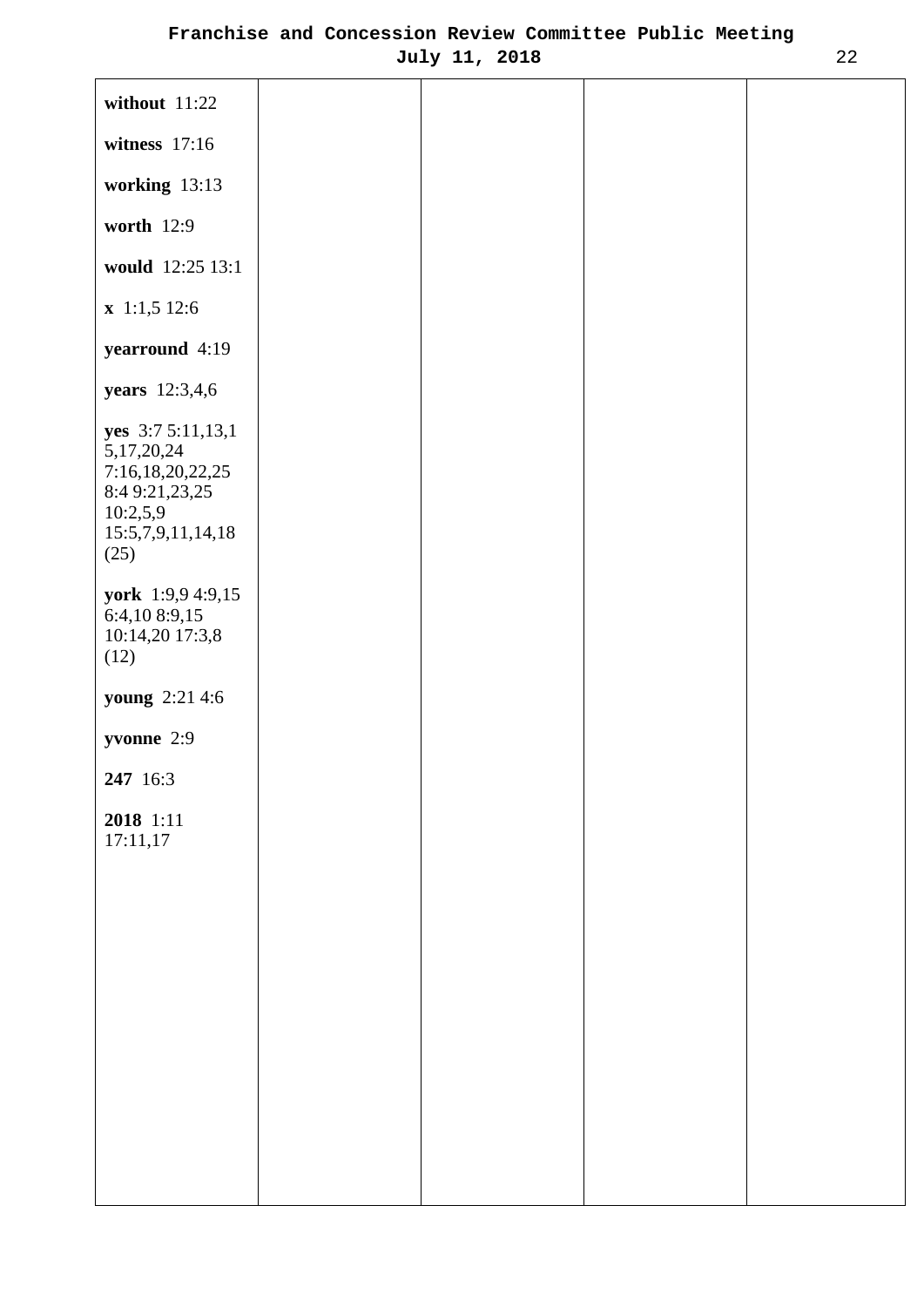# **PUBLIC MEETING**

### **FRANCHISE AND CONCESSION REVIEW COMMITTEE**

# **WEDNESDAY, JULY 11, 2018 @ 2:30 P.M.**

# **2 LAFAYETTE STREET, NEW YORK, NY**

**NOTE: This location is accessible to individuals using wheelchairs or other mobility devices. For further information on accessibility or to make a request for accommodations, such as sign language interpretation services, please contact the Mayor's Office of Contract Services (MOCS) via e-mail at DisabilityAffairs@mocs.nyc.gov or via phone at (212) 788-0010. Any person requiring reasonable accommodation for the public meeting should contact MOCS at least three (3) business days in advance of the meeting to ensure availability.**

*Franchise and Concession Review Committee Public Meeting Wednesday, July 11, 2018 @ 2:30 P.M.*

# **NEW YORK CITY DEPARTMENT OF PARKS AND RECREATION**

**No. 1 IN THE MATTER** of the intent to seek Franchise and Concession Review Committee approval to utilize a different procedure, pursuant to Section 1-16 of the Concession Rules of the City of New York, to negotiate an amendment to the existing license agreement between Parks and Prospect Park Alliance, Inc. for the operation, maintenance and management of a year-round tennis facility at the Parade Ground, Prospect Park, Brooklyn.

#### **A proposed resolution was submitted relative thereto. RESOLUTION FOR ADOPTION.**

### **NEW YORK CITY DEPARTMENT OF TRANSPORTATION**

**No. 2: IN THE MATTER** of the intent to seek Franchise and Concession Review Committee approval to utilize a different procedure, pursuant to Section 1-16 of the Concession Rules of the City of New York, to negotiate a Sole Source License Agreement (Agreement) with the Fashion Center District Management Association, Inc., doing business as the Garment District Alliance ("GDA"), to provide for the operation, management and maintenance of a pedestrian plaza located at Broadway between West 36th Street and West 41st Street in Manhattan ("Licensed Plaza"), including through DOT-approved events, sponsorships, and subconcessions, including but not limited to providing for the sale of any of the following: prepared food, flowers, locally grown produce or locally manufactured products, merchandise (such as souvenirs or T-shirts) that promotes the neighborhood or GDA, and other similar merchandise within the Licensed Plaza. Subconcessions would be awarded based on solicitations issued by GDA in the basic form of Request for Proposals or Request for Bids, subject to DOT's prior written approval of both solicitation and award.